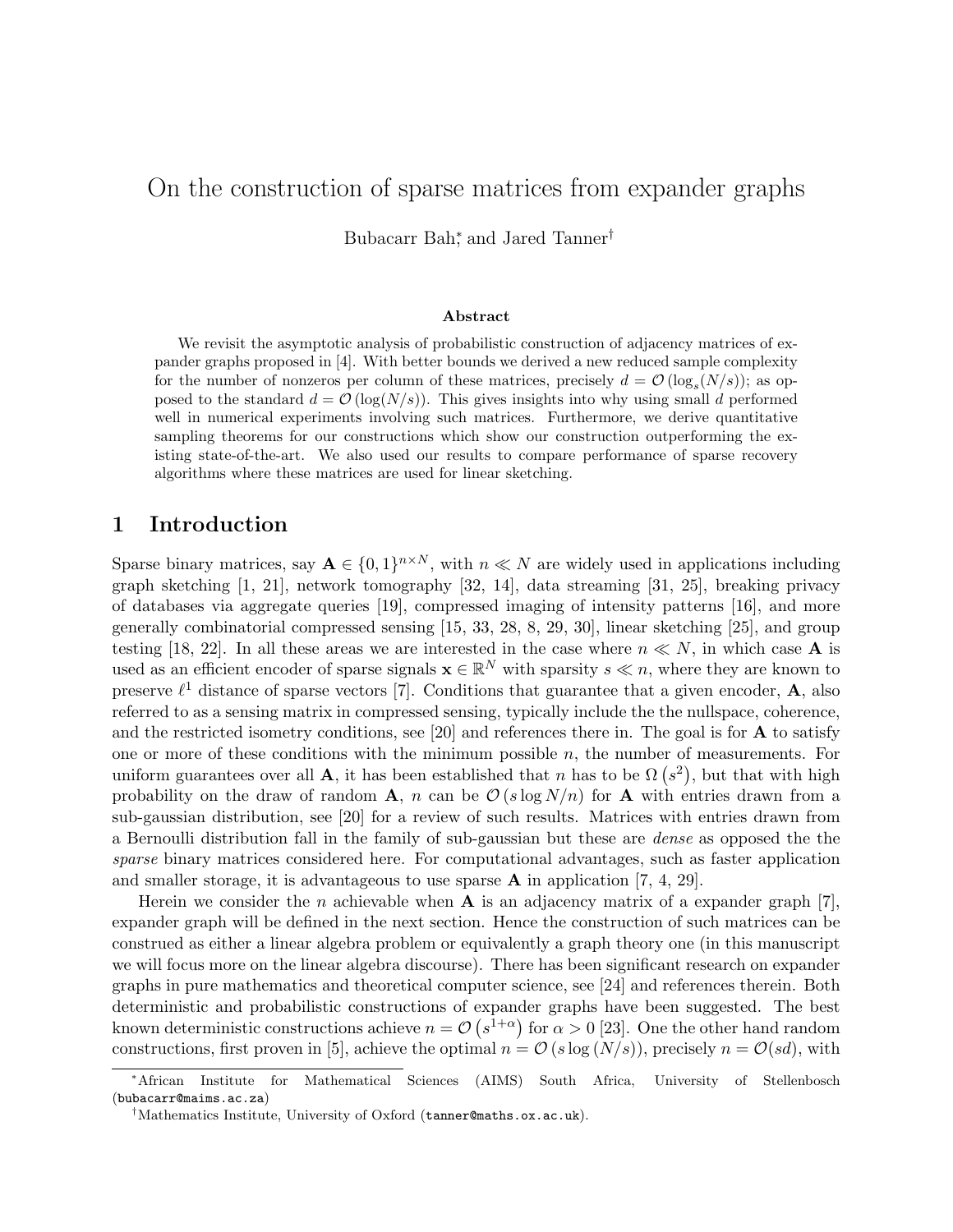$d = \mathcal{O}(\log(N/s))$ , where d is the left degree of the expander graph but also the number of ones in each column of A, to be defined in the next section. However, to the best of our knowledge, it was [4] that proposed a probabilistic construction that is not only optimal but also more suitable to making quantitative statements where such matrices are applied.

This work follows the probabilistic construction proposed in [4] but with careful computation of the bounds, is able to achieve  $n = \mathcal{O}(s \log(N/s))$  with  $d = \mathcal{O}\left(\frac{\log(N/s)}{\log s}\right)$  $\frac{\log(N/s)}{\log s}$ . We retain the complexity of n but got a smaller complexity for d, which is novel. Related results with a similar d were derived in [27, 2] but for structure sparse signals in the framework of model-based compressing sensing or sketching. In that framework, one has second order information about x beyond simple sparsity, which is first order information about x. It is thus expected and established that it is possible to get a small  $n$  and hence a smaller  $d$ . Arguably, such a small complexity for  $d$  justifies in hindsight fixing d to a small number in simulations with such **A** as in [4, 2, 29], just to mention a few.

The results derive here are asymptotic, though finite dimensional bounds follow directly. We focus on for what ratios of the problem dimensions  $(s, n, N)$  does these results hold. There is almost a standard way of interrogating such a question, i.e. phase transitions, probably introduced to the compressed sensing literature by [17]. In other words, we derive sampling theorems numerically depicted by phase transition plots about problem size spaces for which our construction holds. This is similar to what was done in [4] but for comparison purposes we include phase transition plots from probabilistic constructions by [11, 6]. The plots show improvement over these earlier works. Furthermore, we show implications of our results for compressed sensing by using our results with the phase transition framework to compare the performance of selected combinatorial compressed sensing algorithms as is done in [4, 29].

The manuscript is organized as follows. Section 1 gives the introduction; while Section 2 sets the notation and defines some useful terms. The main results are stated in Section 3 and the details of the construction is given in Section 4. This is followed by a discussion in Section 5 about our results, comparing them to existing results and using the results to compare the performance of some combinatorial compressed sensing algorithms. In Section 6 we state the remaining proofs of theorems, lemmas, corollaries, and propositions used in this manuscript. After this section is the conclusion in Section 7. We include an appendix in Section 8, where we summarized key relevant materials from [4], and showed the derivation of some bounds used in the proofs.

## 2 Preliminaries

#### 2.1 Notation

Scalars will be denoted by lowercase letters (e.g. k), vectors by lowercase boldface letters (e.g.,  $\mathbf{x}$ ), sets by uppercase calligraphic letters (e.g.,  $\mathcal{S}$ ) and matrices by uppercase boldface letters (e.g.  $\mathbf{A}$ ). The cardinality of a set S is denoted by  $|S|$  and  $[N] := \{1, \ldots, N\}$ . Given  $S \subseteq [N]$ , its complement is denoted by  $\mathcal{S}^c := [N] \setminus \mathcal{S}$  and  $\mathbf{x}_{\mathcal{S}}$  is the restriction of  $\mathbf{x} \in \mathbb{R}^N$  to  $\mathcal{S}$ , i.e.  $(\mathbf{x}_{\mathcal{S}})_i = \mathbf{x}_i$  if  $i \in \mathcal{S}$  and 0 otherwise. For a matrix **A**, the restriction of **A** to the columns indexed by S is denoted by  $\mathbf{A}_S$ . For a graph,  $\Gamma(\mathcal{S})$  denotes the set of *neighbors* of  $\mathcal{S}$ , that is the nodes that are connected to the nodes in S, and  $e_{ij} = (x_i, y_j)$  represents an edge connecting node  $x_i$  to node  $y_j$ . The  $\ell_p$  norm of a vector  $\mathbf{x} \in \mathbb{R}^N$  is defined as  $\|\mathbf{x}\|_p := \left(\sum_{i=1}^N x_i^p\right)$  $\binom{p}{i}^{1/p}$ .

#### 2.2 Definitions

Below we give formal definitions that will be used in this manuscript.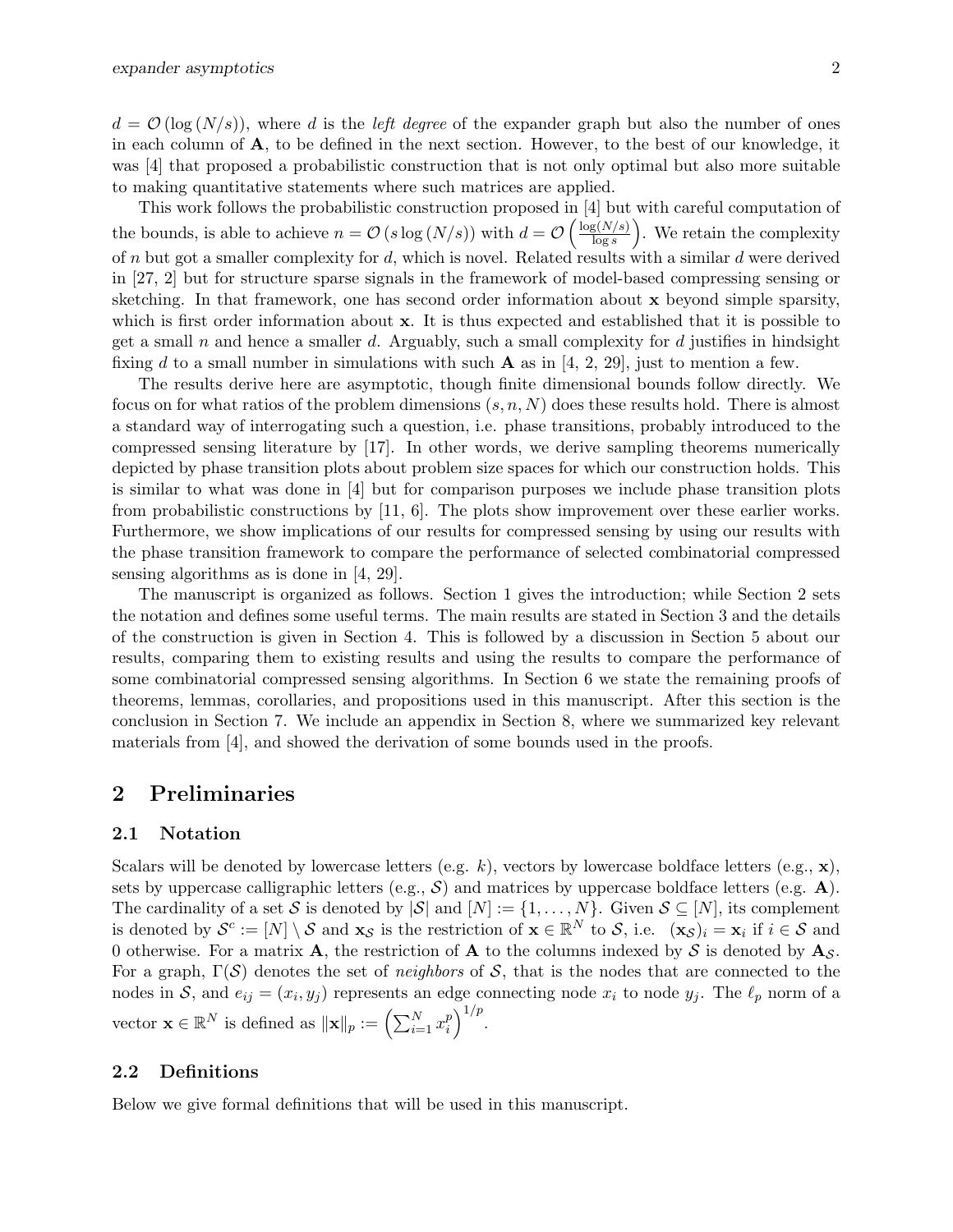**Definition 2.1** ( $\ell_p$ -norm restricted isometry property). A matrix **A** satisfies the  $\ell_p$ -norm restricted isometry property (RIP-p) of order s and constant  $\delta_s < 1$  if it satisfies the following inequality.

$$
(1 - \delta_s) \|\mathbf{x}\|_p^p \le \|\mathbf{A}\mathbf{x}\|_p^p \le (1 + \delta_s) \|\mathbf{x}\|_p^p, \quad \forall \ s\text{-sparse } \mathbf{x}.\tag{1}
$$

The most popular case is RIP-2 and was first proposed in [12]. Typically when RIP is mentioned without qualification, it means  $RIP<sub>2</sub>$ . In the discourse of this work though RIP-1 is the most relevant. The RIP says that  $\bf{A}$  is a near-isometry and it is a sufficient condition to guarantee exact sparse recovery in the noiseless setting (i.e.  $y = Ax$ ); or recovery up to some error bound, also referred to as *optimality condition*, in the noisy setting (i.e.  $y = Ax + e$ , where e is the bounded noise vector). we define optimality condition more precisely below.

**Definition 2.2** (Optimality condition). Given  $\mathbf{v} = \mathbf{A}\mathbf{x}+\mathbf{e}$  and  $\hat{\mathbf{x}} = \Delta(\mathbf{A}\mathbf{x}+\mathbf{e})$  for a reconstruction algorithm  $\Delta$ , the optimal error quarantee is

$$
\|\widehat{\mathbf{x}} - \mathbf{x}\|_p \le C_1 \sigma_s(\mathbf{x})_q + C_2 \|\mathbf{x}\|_p,
$$
\n(2)

where  $C_1, C_2 > 0$  depend only on the RIP constant (RIC), i.e.  $\delta_s$ , and not the problem size,  $1 \le q \le p \le 2$ , and  $\sigma_s(\mathbf{x})_q$  denote the error of the best s-term approximation in the  $\ell_q$ -norm, that is

$$
\sigma_s(\mathbf{x})_q := \min_{s-\text{sparse } \mathbf{z}} \|\mathbf{z} - \mathbf{x}\|_q. \tag{3}
$$

Equation (2) is also referred to as the  $\ell_p/\ell_q$  optimality condition (or error guarantee). Ideally, we would like  $\ell_2/\ell_2$ , but the best provable is  $\ell_2/\ell_1$  [12], weaker than this is the  $\ell_1/\ell_1$  [7], which is what is possible with the **A** considered in this work.

To aid translation between the terminology of graph theory and linear algebra we define the set of neighbors in both notation.

**Definition 2.3** (Definition 1.4 in [4]). Consider a bipartite graph  $G = (N, n], \mathcal{E})$  where  $\mathcal{E}$  is the set of edges and  $e_{ij} = (x_i, y_j)$  is the edge that connects vertex  $x_i$  to vertex  $y_j$ . For a given set of left vertices  $S \subset [N]$  its set of neighbors is  $\Gamma(S) = \{y_j | x_i \in S \text{ and } e_{ij} \in \mathcal{E}\}\$ . In terms of the adjacency matrix, A, of  $G = ([N], [n], \mathcal{E})$  the set of neighbors of As for  $|\mathcal{S}| = s$ , denoted by  $A_s$ , is the set of rows with at least one nonzero.

**Definition 2.4** (Expander graph). Let  $G = ([N], [n], \mathcal{E})$  be a left-regular bipartite graph with N left vertexes, n right vertexes, a set of edges  $\mathcal E$  and left degree d. If, for any  $\epsilon \in (0,1/2)$  and any  $\mathcal S \subset [N]$ of size  $|S| \leq k$ , we have that  $|\Gamma(S)| \geq (1-\epsilon)d|S|$ , then G is referred to as a  $(s, d, \epsilon)$ -expander graph.

The  $\epsilon$  is referred to as the expansion coefficient of the graph. A  $(s, d, \epsilon)$ -expander graph, also called an *unbalanced* expander graph [7] or a *lossless* expander graph [13], is a highly connected bipartite graph. We denote the ensemble of  $n \times N$  binary matrices with d ones per column by  $\mathcal{B}(N, n; d)$ , or just  $\beta$  to simplify notation. We also will denote the ensemble of  $n \times N$  adjacency matrices of  $(s, d, \epsilon)$ -expander graphs as  $\mathbb{E}(N, n; s, d, \epsilon)$  or simply  $\mathbb{E}$ .

## 3 Results

The main result of this work is formalized in Theorem 3.1, which is an asymptotic result, where the dimensions grow while their ratios remain bounded. This is also referred to as the *propoational* growth asymptotics [10, 3].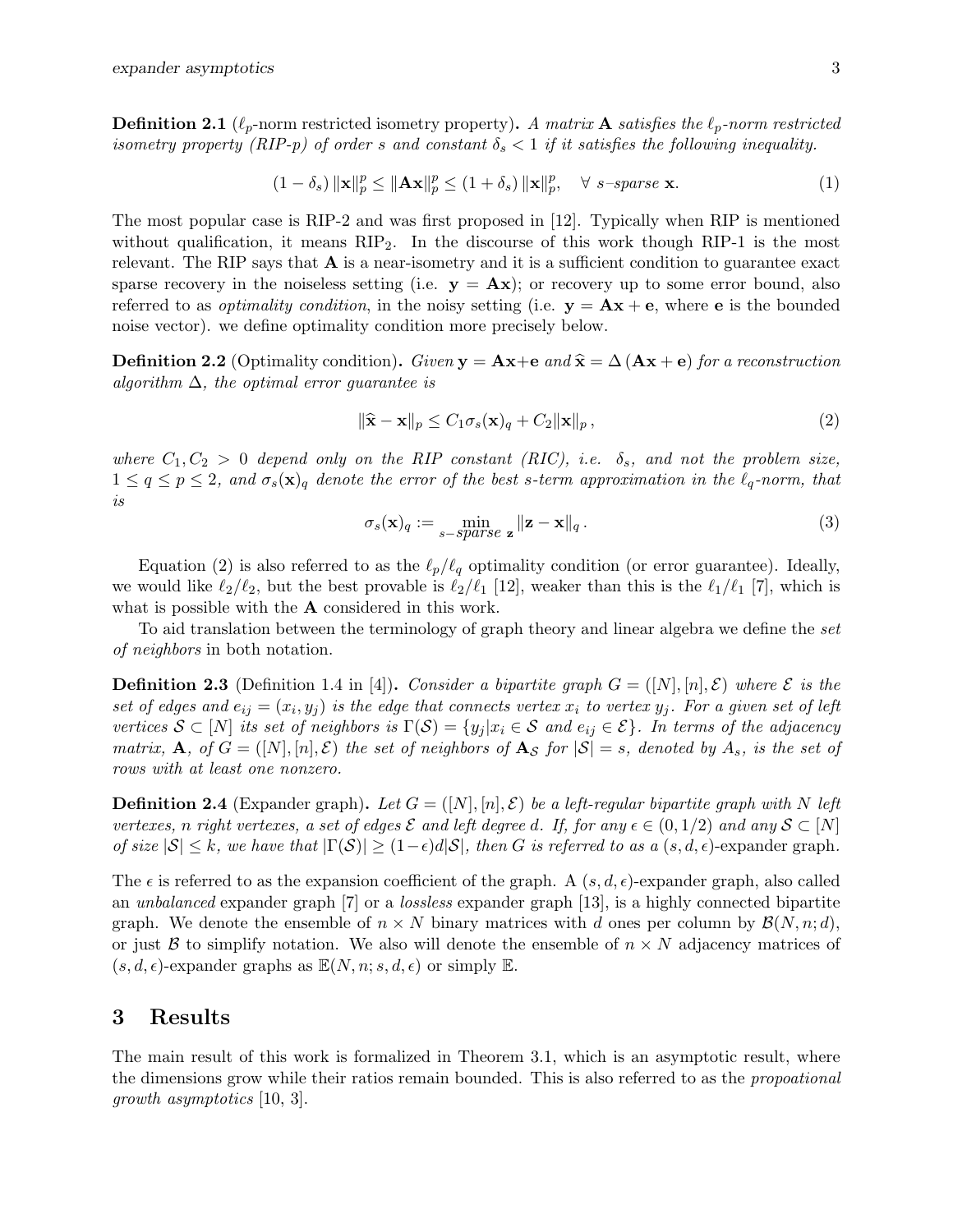**Theorem 3.1.** Consider  $\epsilon \in (0, \frac{1}{2})$  $\frac{1}{2}$ ) and let  $d, s, n, N \in \mathbb{N}$ , a random draw of an  $n \times N$  matrix **A** from B, i.e. for each column of A uniformly assign ones in d out of n positions, as  $(s, n, N) \to \infty$ while  $s/n \in (0,1)$  and  $n/N \in (0,1)$ , with probability approaching 1 exponentially, the matrix  $\mathbf{A} \in \mathbb{E}$ with

$$
d = \mathcal{O}\left(\frac{\log\left(N/s\right)}{\epsilon \log s}\right), \quad \text{and} \quad n = \mathcal{O}\left(\frac{s \log\left(N/s\right)}{\epsilon^2}\right). \tag{4}
$$

The proof of this theorem is found Section 6.1. It is worth emphasizing that the complexity of d is novel and it is the main contribution of this work.

Furthermore, in the proportional growth asymptotics, i.e. as  $(s, n, N) \to \infty$  while  $s/n \to \rho$  and  $n/N \to \delta$  with  $\rho, \delta \in (0,1)$ , for completeness, we derived a phase transition function (curve) in  $\delta \rho$ -space below which Theorem 3.1 is satisfied with high probability and the reverse is true. This is formalized in the following lemma.

Lemma 3.1.  $Fix\ \epsilon\in(0,\frac{1}{2})$  $\frac{1}{2}$ ) and let  $d, s, n, N \in \mathbb{N}$ , as  $(s, n, N) \to \infty$  while  $s/n \to \rho \in (0, 1)$  and  $n/N \to \delta \in (0,1)$  then for  $\rho < (1-\gamma)\rho_{BT}(\delta; d, \epsilon)$  and  $\gamma > 0$ , a random draw of **A** from B implies  $A \in \mathbb{E}$  with probability approaching 1 exponentially.

The proof of this lemma is given in Section 6.2. The phase transition function  $\rho_{BT}(\delta; d, \epsilon)$  turned out to be significantly higher that those derived from existing probabilistic constructions, hence our results are significant improvement over earlier works. This will be graphically demonstrated with some numerical simulations in Section 5.

## 4 Construction

The standard probabilistic construction is for each column of  $A$  to uniformly assign ones in d out of n positions; while the standard approach to derive the probability bounds is to randomly selected s columns of **A** indexed by S and compute the probability that  $|A_s| < (1 - \epsilon)ds$ , then do a *union bound* over all sets S of size s. Our work in [4] computed smaller bounds than previous works based on a *dyadic splitting* of S and derived the following bound. We changed the notation and format of Theorem 1.6 in [4] slightly to be consistent with the notation and format in this manuscript.

**Theorem 4.1** (Theorem 1.6, [4]). Consider d, s, n,  $N \in \mathbb{N}$ , fix S with  $|S| \leq s$ , let an  $n \times N$  matrix A be drawn from B, then

$$
Prob(|A_s| \le a_s) < p_n(s, d) \cdot e^{[n \cdot \Psi_n(a_s, \dots, a_1)]} \tag{5}
$$

with  $a_1 := d$ , and the functions defined as

$$
p_n(s, d) = \frac{2}{25\sqrt{2\pi s^3 d^3}}, \quad and \tag{6}
$$

$$
\Psi_n(a_s, ..., a_1) = \frac{1}{n} \left[ 3s \log(5d) + \sum_{i \in \Omega} \frac{s}{2i} \psi_i \right], \quad \text{for} \quad \Omega = \{2^j\}_{j=0}^{\log_2(s)-1}, \tag{7}
$$

where

$$
\psi_i = (n - a_i) \cdot \mathcal{H}\left(\frac{a_{2i} - a_i}{n - a_i}\right) + a_i \cdot \mathcal{H}\left(\frac{a_{2i} - a_i}{a_i}\right) - n \cdot \mathcal{H}\left(\frac{a_i}{n}\right) ,\qquad (8)
$$

and  $\mathcal{H}(\cdot)$  is the Shannon entropy in base e logarithms, and the index set  $\Omega = \{2^j\}_{j=0}^{\log_2(s)-1}$ .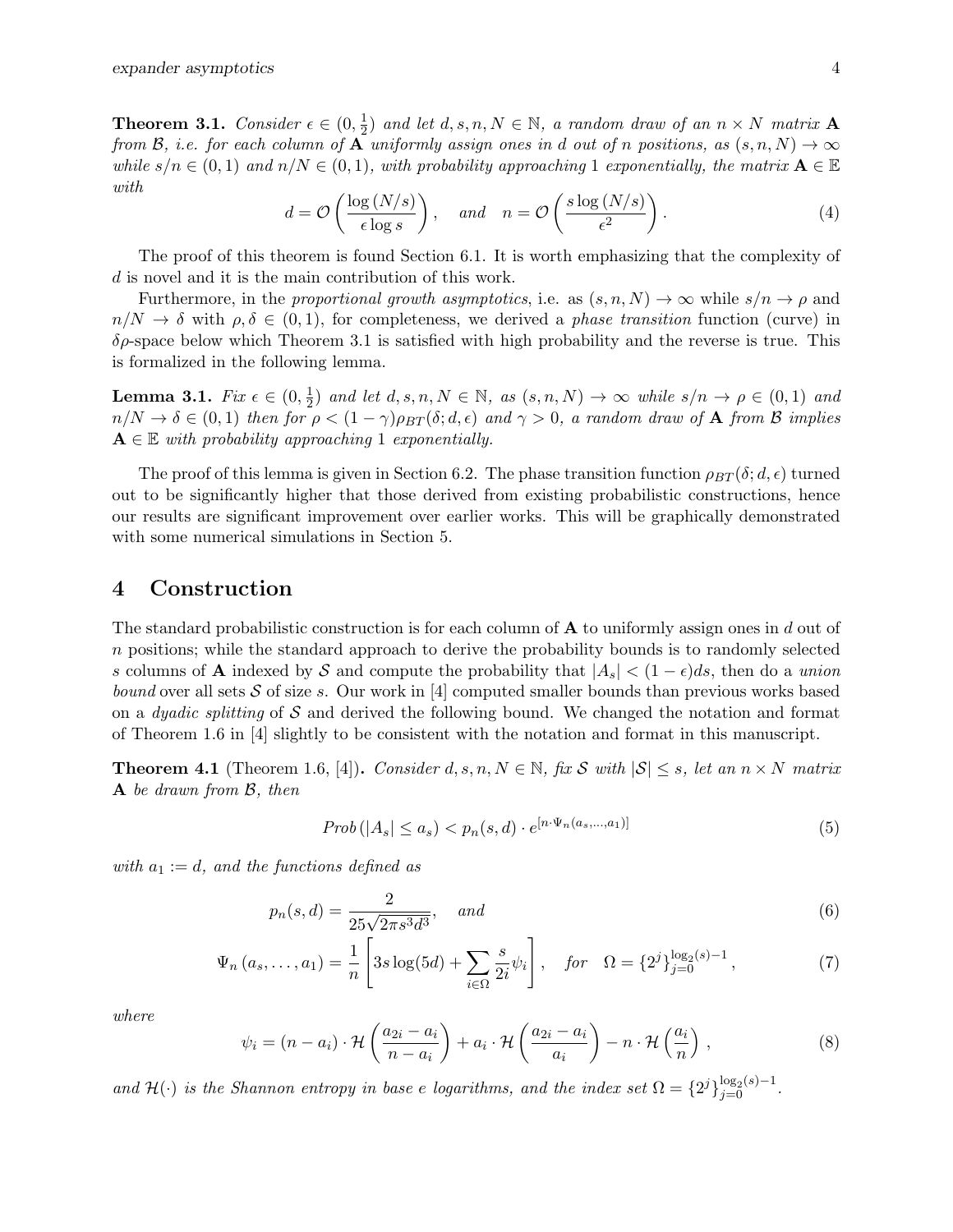a) If no restriction is imposed on  $a_s$  then the  $a_i$  for  $i > 1$  take on their expected value  $\hat{a}_i$  given by

$$
\hat{a}_{2i} = \hat{a}_i \left( 2 - \frac{\hat{a}_i}{n} \right), \quad \text{for} \quad i \in \{2^j\}_{j=0}^{\log_2(s)-1} . \tag{9}
$$

b) If  $a_s$  is restricted to be less than  $\hat{a}_s$ , then the  $a_i$  for  $i > 1$  are the unique solutions to the following polynomial system

$$
a_{2i}^3 - 2a_i a_{2i}^2 + 2a_i^2 a_{2i} - a_i^2 a_{4i} = 0, \quad \text{for} \quad i \in \{2^j\}_{j=0}^{\log_2(s)-2},\tag{10}
$$

with  $a_{2i} \geq a_i$  for each i.

In this work, based on the same approach as in [4], we derive new expressions for the  $p_n(s,d)$ and  $\Psi_n(a_s, \ldots, a_1)$  in Theorem 4.1, i.e. (6) and (7) respectively, and provide a simpler bound for the improved expression of  $\Psi_n(a_s, \ldots, a_1)$ .

**Lemma 4.1.** Theorem  $4.1$  holds with the functions

$$
p_n(s,d) = 2^{-3}s^{9/2}e^{1/4},
$$
\n
$$
\Psi_n(a_s, \dots, a_1) = \frac{1}{n} \left[ \frac{3\log 2}{2} \log_2^2 s + \left( \log_2 s - \frac{3}{2} \right) \log a_s + \sum_{i \in \Omega} \frac{s}{2i} \psi_i \right], \quad \text{for } \Omega = \{2^j\}_{j=0}^{\log_2(s)-1}.
$$
\n(12)

The proof of the lemma is given in Section 6.3. Asymptotically, the argument of the exponential term in the bound of the probability in (5) of Theorem 4.1, i.e.  $\Psi_n(a_s, \ldots, a_1)$  in (12) is more important than the polynomial  $p_n(s, d)$  in (11) since the exponential factor will dominate the polynomial factor. The significance of the lemma is that  $\Psi_n(a_3,\ldots,a_1)$  in (12) is smaller than  $\Psi_n(a_s, \ldots, a_1)$  in (7) since  $\frac{3 \log 2}{2} \log_2^2 s + (\log_2 s - \frac{3}{2})$  $\frac{3}{2}$ ) log  $a_s$  in (12) is asymptotically smaller than  $3s \log(5d)$  in (7), because the former is  $\mathcal{O}(\text{polylog}s)$  while the latter is  $\mathcal{O}(s)$ , since we consider  $a_s = \mathcal{O}(s)$ .

Recall that we are interested in computing Prob ( $|A_s| \le a_s$ ) when  $a_s = (1 - \epsilon)ds$ . This means having to solve the polynomial equation (10) to compute as small a bound of  $\Psi_n((1-\epsilon)ds, \ldots, d)$ as possible. We derive an asymptotic solution to (10) for  $a_s = (1 - \epsilon)ds$  and use that solution to get the following bounds.

**Theorem 4.2.** Consider  $d, s, n, N \in \mathbb{N}$ , fix S with  $|\mathcal{S}| \leq s$ , for  $\eta > 0$ ,  $\beta \geq 1$ , and  $\epsilon \in (0, \frac{1}{2})$  $(\frac{1}{2})$ , let an  $n \times N$  matrix **A** be drawn from B, then

$$
Prob(|A_s| \le (1 - \epsilon)ds) < p_n(s, d, \epsilon) \cdot \exp\left[n \cdot \Psi_n\left(s, d, \epsilon\right)\right] \tag{13}
$$

where

$$
p_n(s, d, \epsilon) = \frac{\sqrt[4]{e} \cdot s^{\log_2(1-\epsilon)+3}}{\sqrt{2^6(1-\epsilon)^3 d^3}},
$$
\n(14)

$$
\Psi_n(s, d, \epsilon) \le -\frac{1}{2n} \left[ \eta \beta^{-1} (\beta - 1)(1 - \epsilon) ds \log_2(s/2) - (5 \log 2) \log_2^2 s - 2 \log d \log_2 s \right]. \tag{15}
$$

The proof of this theorem is also found in Section 6.5. Since Theorem 4.2 holds for a fixed  $S$  of size at most s, if we want this to hold for all S of size at most s, we do a union bound over all S of size at most s. This leads to the following probability bound.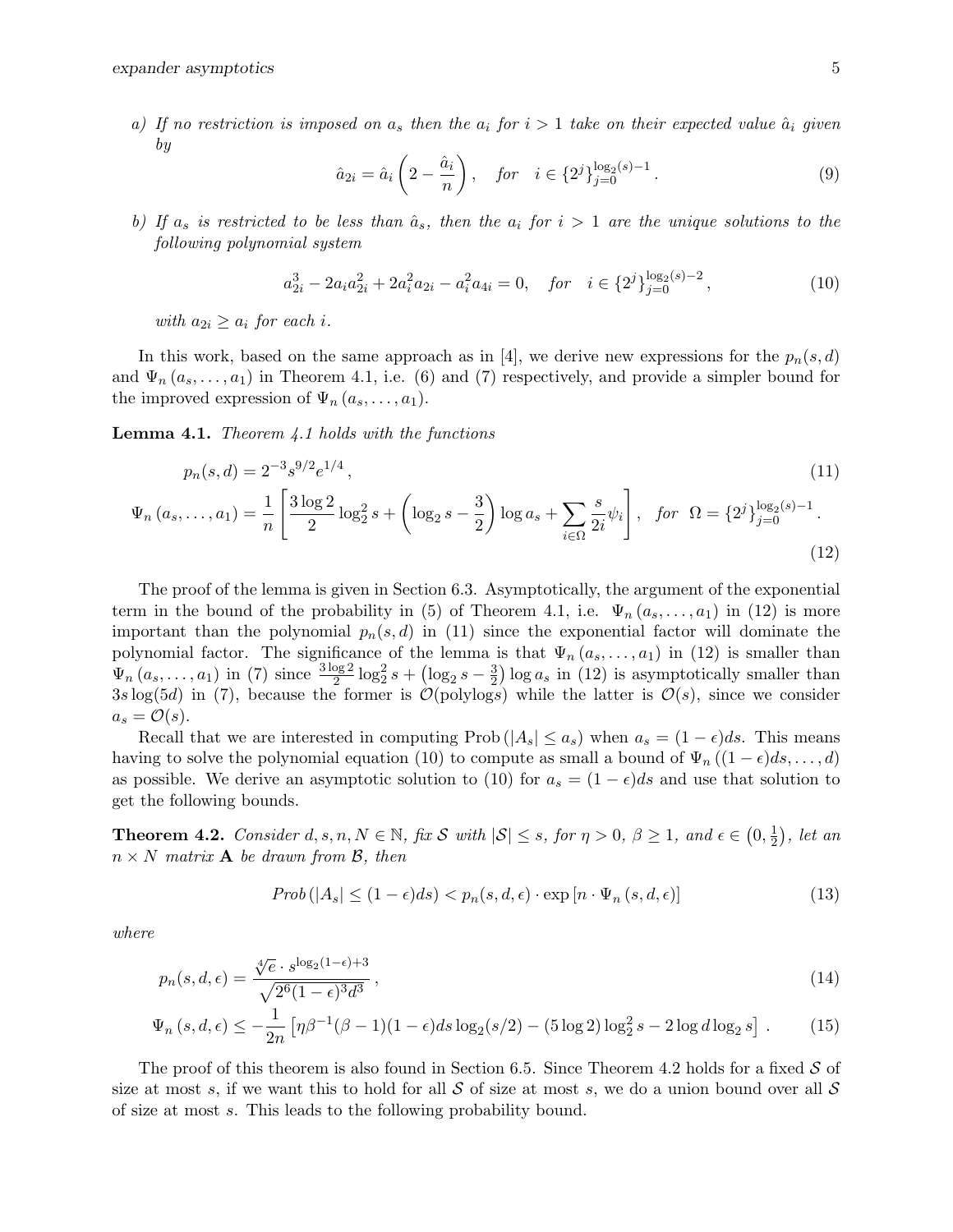**Theorem 4.3.** Consider  $d, s, n, N \in \mathbb{N}$ , and all S with  $|S| \leq s$ , for  $\tau > 0$ , and  $\epsilon \in (0, \frac{1}{2})$  $(\frac{1}{2})$ , let an  $n \times N$  matrix **A** be drawn from B, then

$$
Prob(|A_s| \le (1 - \epsilon)ds) < p_N(s, d, \epsilon) \cdot \exp[N \cdot \Psi_N(s, d, \epsilon)],
$$
\n(16)

where

$$
p_N(s, d, \epsilon) = \frac{5 \cdot \sqrt[4]{e} \cdot s^{\log_2(1-\epsilon) + 5/2}}{\sqrt{2^{10}(1-\epsilon)^3 d^3 \pi (1-s/N)}},
$$
\n(17)

$$
\Psi_N\left(s,d,\epsilon\right) \le -\frac{s}{N}\log\left(\frac{s}{N}\right) + \frac{s}{N} - \frac{\tau(1-\epsilon)d}{2\log 2}\frac{s}{N}\log\left(\frac{s}{2}\right) + o(N). \tag{18}
$$

*Proof.* Applying the union bound over all S of size at most s to (13) leads to the following.

$$
\text{Prob}\left(|A_s| \le (1 - \epsilon)ds\right) < \binom{N}{s} p_n(s, d, \epsilon) \exp\left[n \cdot \Psi_n\left(s, d, \epsilon\right)\right].\tag{19}
$$

Then we used the upper bound of (143) to bound the combinatorial term  $\binom{N}{s}$  in (19). After some algebraic manipulations, we separated the the polynomial term, given in (17), from the exponential terms whose exponent is

$$
\Psi_N(s, d, \epsilon) := \mathcal{H}\left(\frac{s}{N}\right) + \frac{n}{N} \Psi_n(s, d, \epsilon).
$$
\n(20)

We upper bound  $\Psi_N(s, d, \epsilon)$  in (18) by upper bounding  $\mathcal{H}(\frac{s}{N})$  $\frac{s}{N}$ ) with  $-\frac{s}{N}$  $\frac{s}{N}\log\left(\frac{s}{\Lambda}\right)$  $\frac{s}{N}$  +  $\frac{s}{N}$  $\frac{s}{N}$  and the upper bound of  $\Psi_n(s, d, \epsilon)$  in (15). The  $o(N)$  decays to zeros with N and its a result of dividing the polylogarithmic terms of s in (15), and  $\tau = \eta \beta^{-1} (\beta - 1)$  in (15). This concludes the proof.

The next corollary easily follows from Theorem 4.3 and it is equivalent to Theorem 3.1. Its statement is that if the conditions therein holds, then the probability that the cardinality of the set of neighbors of any S with  $|\mathcal{S}| \leq s$  is less than  $(1 - \epsilon)ds$  goes to zero as dimensions of A grows. On the other hand, the probability that the cardinality of the set of neighbors of any S with  $|S| \leq s$ is greater than  $(1 - \epsilon)ds$  goes to one as dimensions of **A** grows. Implying that **A** is the adjacency matrix of a  $(s, d, \epsilon)$ -expander graph.

**Corollary 4.1.** Given  $d, s, n, N \in \mathbb{N}$ , and  $\epsilon \in (0, \frac{1}{2})$  $(\frac{1}{2})$ , for  $d \geq \frac{c_d \log(N/s)}{\epsilon \log s}$  $\frac{\log(N/s)}{\epsilon \log s}$  and  $n \geq \frac{c_n s \log(N/s)}{\epsilon^2}$  $\frac{\log(N/S)}{\epsilon^2}$ , with  $c_d, c_n > 0$ . Let an  $n \times N$  matrix **A** be drawn from B, in the proportional growth asymptotics

$$
Prob(|A_s| \le (1 - \epsilon)ds) \to 0. \tag{21}
$$

*Proof.* It suffice to focus on the exponent of (16), more precisely on the bound of  $\Psi_N(s, d, \epsilon)$  in (18), i.e.

$$
-\frac{s}{N}\log\left(\frac{s}{N}\right) + \frac{s}{N} - \frac{\tau(1-\epsilon)d}{2\log 2}\frac{s}{N}\log\left(\frac{s}{2}\right) + o(N). \tag{22}
$$

We can ignore the  $o(N)$  term as this goes to zero as N grows, and show that the remaining sum is negative. The remaining sum is

$$
-\frac{s}{N}\log\left(\frac{s}{N}\right) + \frac{s}{N} - \frac{\tau(1-\epsilon)d}{2\log 2}\frac{s}{N}\log\left(\frac{s}{2}\right) = \frac{s}{N}\left[-\log\left(\frac{s}{N}\right) + 1 - \frac{\tau(1-\epsilon)d}{2\log 2}\log\left(\frac{s}{2}\right)\right].\tag{23}
$$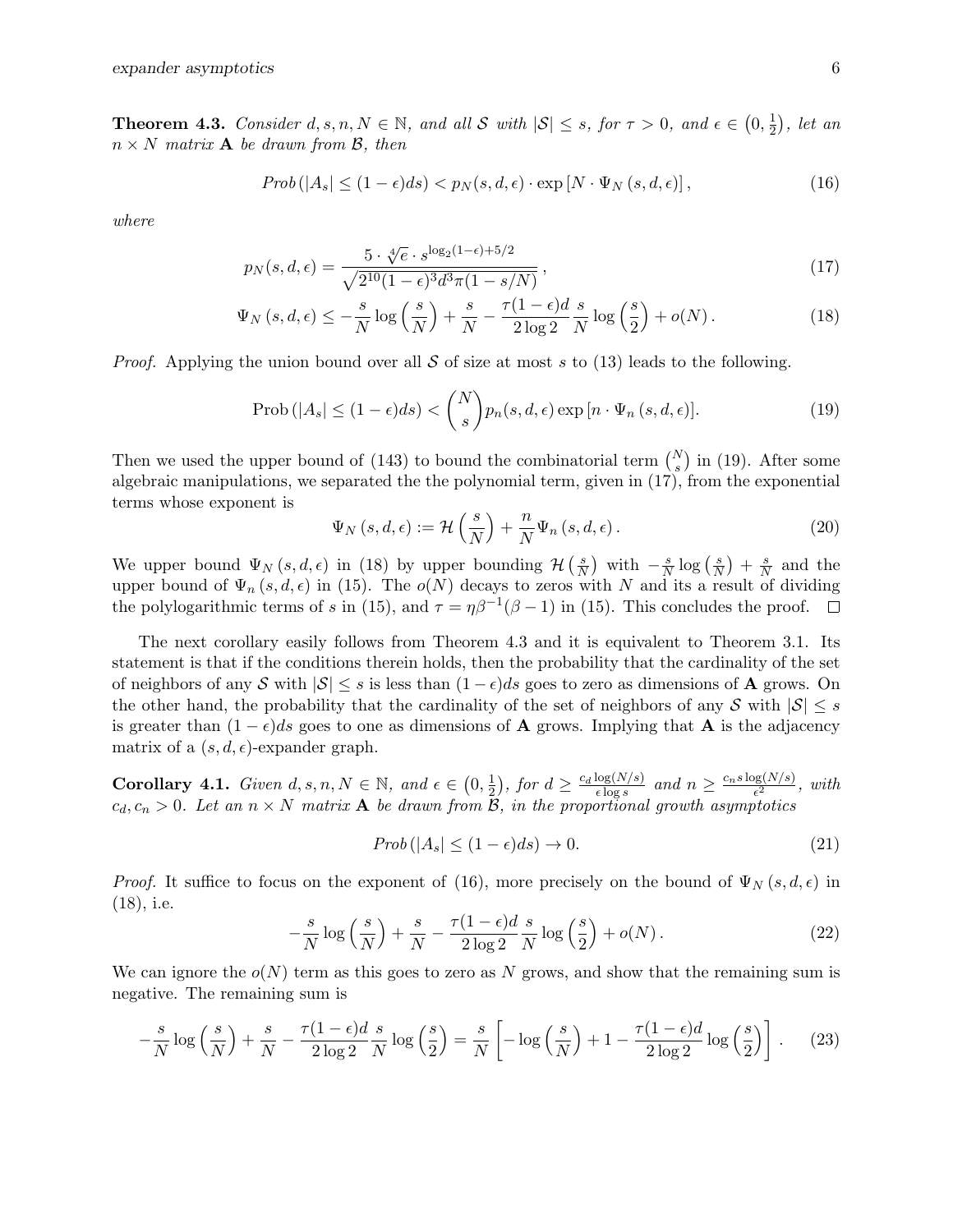Hence, we can further focus on the sum in the square brackets, and find conditions on  $d$  that will make it negative. We require

$$
-\log\left(\frac{s}{N}\right) + 1 - \frac{\tau(1-\epsilon)d}{2\log 2}\log\left(\frac{s}{2}\right) < 0, \quad \Rightarrow \quad d > \frac{2\log 2\left(\log\left(N/s\right) + 1\right)}{\tau(1-\epsilon)\log\left(s/2\right)}\tag{24}
$$

$$
\Leftrightarrow d \ge \frac{c_d \log(N/s)}{\epsilon \log s}, \quad \exists \ c_d > 0. \tag{25}
$$

Recall  $\tau = \eta \beta^{-1} (\beta - 1)$  and  $\beta$  is a function of  $\epsilon$ , with  $\beta(\epsilon) \approx 1 + \epsilon$ . Therefore,  $\tau$  is a function of  $\epsilon$ , and  $\tau(\epsilon) = \mathcal{O}(\epsilon)$ , hence there exists a  $c_d > 0$  for (25) to hold.

With regards to the complexity of  $n$ , we go back to the right hand side (RHS) of  $(24)$  and we substitute  $\frac{C_d \log(N/s)}{\epsilon \log(s/2)}$  with  $C_d > 0$  for d in the RHS of (24) to get the following.

$$
-\log\left(\frac{s}{N}\right) + 1 - \frac{C_d \tau (1 - \epsilon) \log\left(N/s\right)}{2\epsilon \log 2} < 0. \tag{26}
$$

Now we assume  $n = \frac{C_n s \log(N/s)}{\epsilon^2}$  $\frac{\log(N/s)}{\epsilon^2}$  with  $C_n > 0$  for *n* and substitute this in (26) to get the following.

$$
-\log\left(\frac{s}{N}\right) + 1 - \frac{C_d \tau (1 - \epsilon)\epsilon n}{2C_n s \log 2} < 0, \quad \Rightarrow \quad n > \frac{2C_n s \log 2\left(\log\left(N/s\right) + 1\right)}{C_d \tau \epsilon (1 - \epsilon)}\tag{27}
$$

$$
\Leftrightarrow n \ge \frac{c_n s \log (N/s)}{\epsilon^2}, \quad \exists \ c_n > 0. \tag{28}
$$

Again since  $\tau(\epsilon) = \mathcal{O}(\epsilon)$ , hence there exists a  $c_n > 0$  for (28) to hold. The bound of n in (28) agrees with our earlier assumption, thus concluding the proof.  $\Box$ 

## 5 Discussion

#### 5.1 Comparison to other constructions

In addition to being the first probabilistic construction of adjacency matrices of expander graphs with such a small degree, quantitatively our results compares favorably to existing probabilistic constructions.We use the standard tool of phase transitions to compare our construction to the construction proposed in [6] and those proposed in [11]. The phase transition curve  $\rho_{BT}(\delta; d, \epsilon)$  we derived in Lemma 3.1 is the  $\rho$  that solves the following equation.

$$
-\rho \log \left(\delta \rho\right) + \rho - \frac{\tau (1 - \epsilon) d \rho \log(\delta \rho)}{2 \log 2} - \frac{\tau \epsilon (1 - \epsilon) d}{2 c_n \log 2} + \frac{\tau (1 - \epsilon) d \rho}{2} = 0,
$$
\n(29)

where  $c_n > 0$  is as in (28). Equation 29 comes from taking the limit, in the proportional growth asymptotics, of the bound in (18), setting that to zero and simplifying. Similarly, for any  $S$  with  $|S| \leq s$ , Berinde in [6] derived the following bound on the set of neigbours of S, i.e.  $A_s$ .

$$
\text{Prob}\left(|A_s| \le (1 - \epsilon)ds\right) < \binom{N}{s} \binom{ds}{\epsilon ds} \left(\frac{ds}{n}\right)^{\epsilon ds} \,. \tag{30}
$$

We then express the bound in  $(30)$  as the product of a polynomial term and an exponential term. A bound of the exponent is carefully derived as in the derivations above. We set the limit, in the proportional growth asymptotics, of this bound to zero and simplify to get the following.

$$
(\epsilon d - 1) \log \rho - \log \delta + (1 + \epsilon d) - \epsilon d \log (\epsilon/d) = 0.
$$
 (31)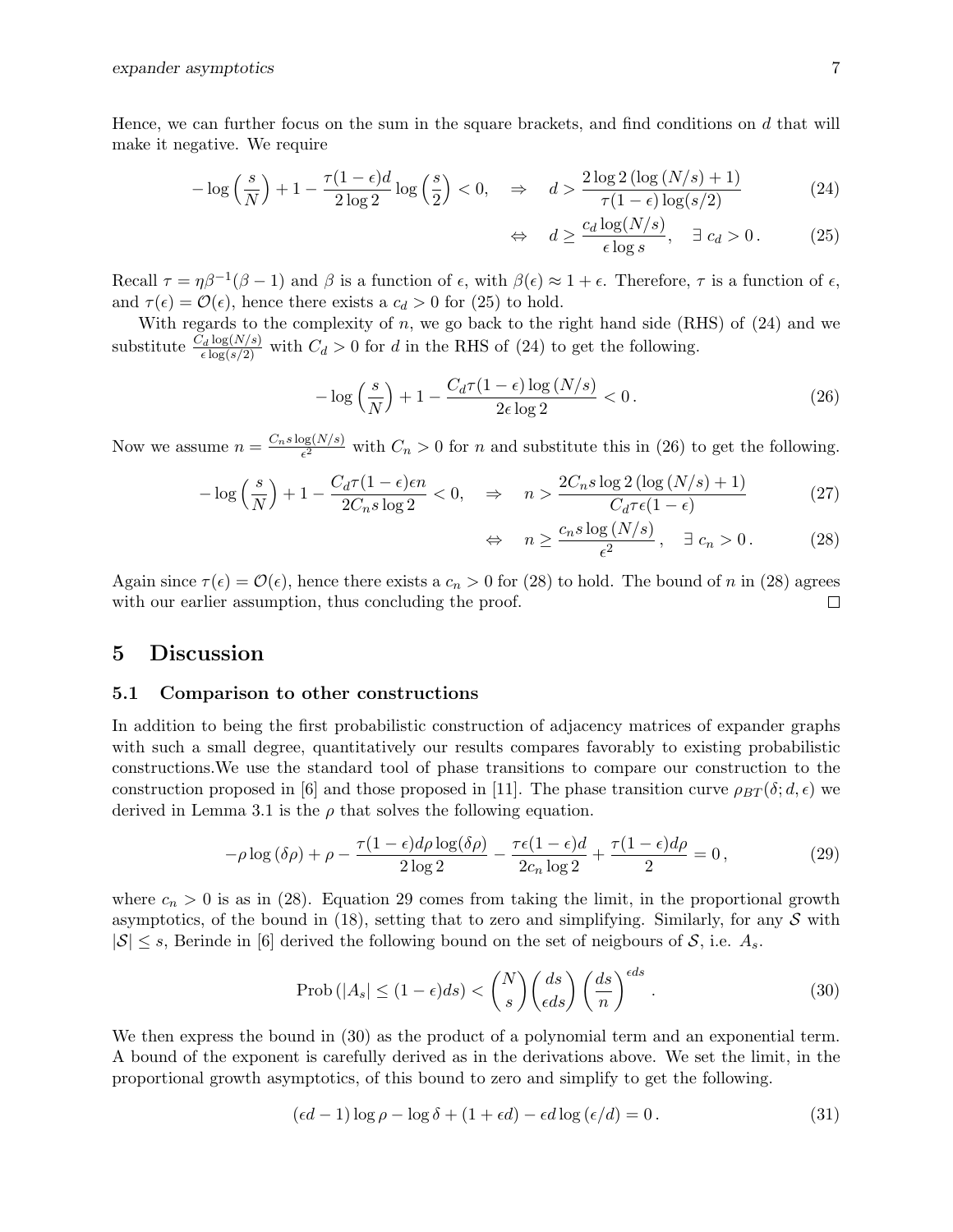We refer to the  $\rho$  that solves (31) as the phase transition for the construction proposed by Berinde in [6] and denote this  $\rho$  (the phase transition function) as  $\rho_{BI}(\delta; d, \epsilon)$ . Another probabilistic construction was proposed by Burhman et al. in [11]. In conforminty with the notation used in this manuscript their bound is equivalent to the following, also stated in a similar form by Indyk and Razenshteyn in [27].

$$
\text{Prob}\left(|A_s| \le (1 - \epsilon)ds\right) < \binom{N}{s} \left(\frac{\nu \epsilon n}{ds}\right)^{-\epsilon ds},\tag{32}
$$

where  $\nu > 0$ . We again express the bound in (32) as the product of a polynomial term and an exponential term. A bound of the exponent is carefully derived as in the derivations above. We set the limit, in the proportional growth asymptotics, of this bound to zero and simplify to get the following.

$$
(\epsilon d - 1) \log \rho - \log \delta + 1 - \epsilon d \log (\nu \epsilon / d) = 0.
$$
 (33)

Similarly, we refer to the  $\rho$  that solves (33) as the phase transition for the construction proposed by Burhman et al. in [11] and denote this  $\rho$  as  $\rho_{BM}(\delta; d, \epsilon)$ . We compute numerical solutions to (29), (31), and (33) to derive the phase transitions  $\rho_{BT}(\delta; d, \epsilon)$ ,  $\rho_{BI}(\delta; d, \epsilon)$ , and  $\rho_{BM}(\delta; d, \epsilon)$  respectively. These are plotted in the *left panel* of Figure 1. It is clear that our construction has a much higher phase transition than the others. Recall that the phase transition curves in these plots depict construction of adjacency matrices of  $(s, d, \epsilon)$ -expanders with high probability for ratios of s, n and N (since  $\rho := s/n$ , and  $\delta := n/N$ ) below the curve; and the failure to construct adjacency matrices of  $(s, d, \epsilon)$ -expanders with high probability for ratios of s, n and N above the curve. Essentially, the larger the area under the curve the better.

**Remark 5.1.** It is easy to see that  $\rho_{BI}(\delta; d, \epsilon)$  is a special case of  $\rho_{BM}(\delta; d, \epsilon)$  since the two phase transitions will coincide, or equivalently (31) and (33) will be the same, when  $\nu = e^{-1}$ . One could argue that Berinde's derivation in [6] suffers from over counting.



Figure 1: Phase transitions plots with fixed  $d = 2^5$ ,  $\epsilon = 1/6$ , and  $\delta \in [10^{-6}, 1]$  on a logarithmically spaced grid of 100 points. Left panel: A comparison of  $\rho_{BT}(\delta; d, \epsilon)$ ,  $\rho_{BI}(\delta; d, \epsilon)$ , and  $\rho_{BM}(\delta; d, \epsilon)$ , where  $c_n = 2$ . Right panel: A comparison of  $\rho_{BT}(\delta; d, \epsilon)$  denoted as  $\rho_{BT_2}(\delta; d, \epsilon)$  to our previous  $\rho_{BT}(\delta; d, \epsilon)$  denoted as  $\rho_{BT_1}(\delta; d, \epsilon)$  in [4] with different values of N, (i.e.  $2^{10}, 2^{12}$ , and  $2^{20}$ ) and  $c_n = 2/3.$ 

Given that this work is an improvement of our work in  $[4]$  in terms of simplicity in computing  $\rho_{BT}(\delta; d, \epsilon)$ , for completeness we compare our new phase transition  $\rho_{BT}(\delta; d, \epsilon)$  denoted as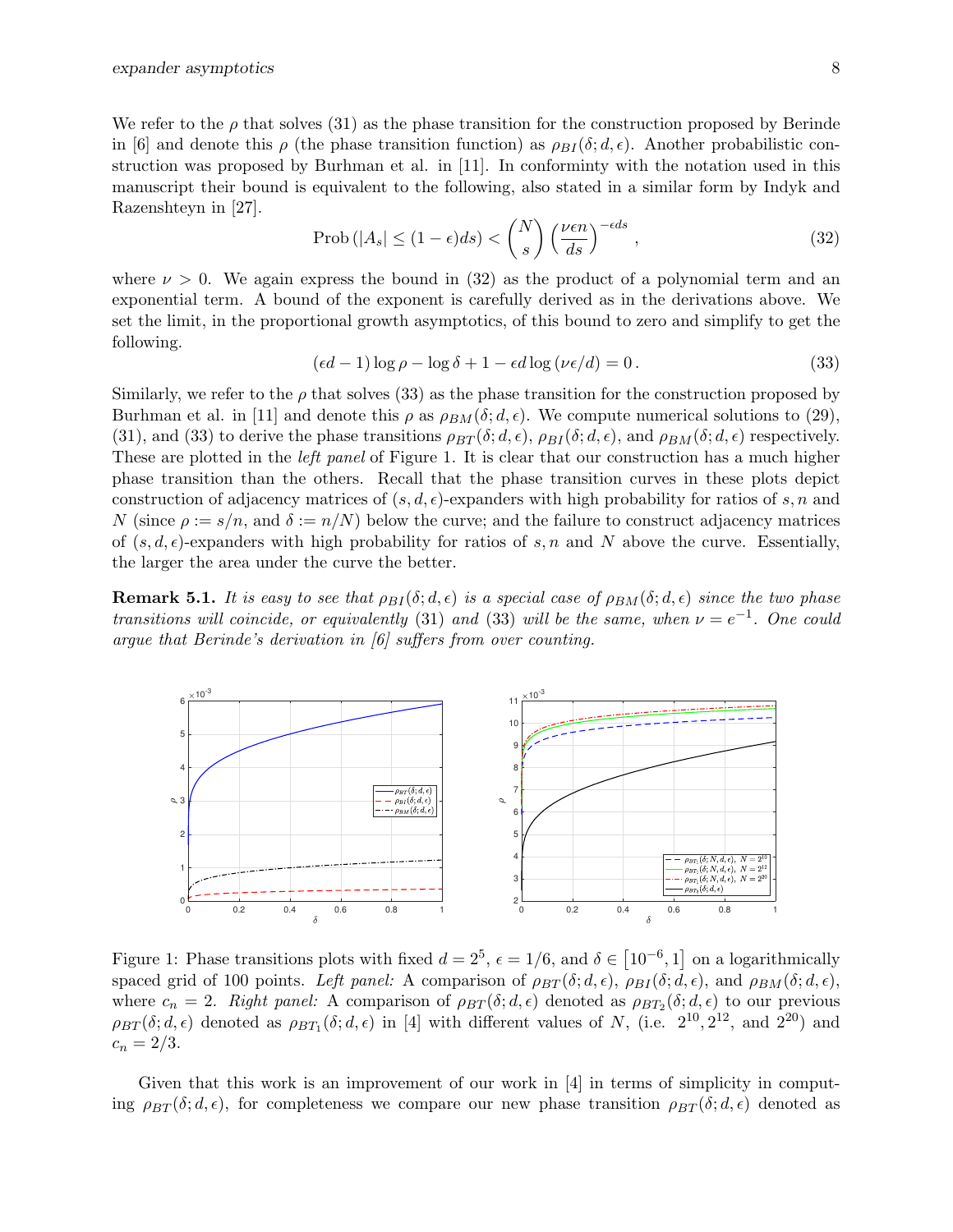$\rho_{BT_2}(\delta;d,\epsilon)$  to our previous  $\rho_{BT}(\delta;d,\epsilon)$  denoted as  $\rho_{BT_1}(\delta;d,\epsilon)$  in the *right panel* of Figure 1. Each computation of  $\rho_{BT_1}(\delta; d, \epsilon)$  requires the specification of N, which is not needed in the computation of  $\rho_{BT_2}(\delta; d, \epsilon)$ , hence the simplification. However, the simplification led to a lower phase transition as expected, which is confirmed by the plots in the right panel of Figure 1.

**Remark 5.2.** These simulations also inform us about the size of  $c_n$ . See from the plots of  $\rho_{BT}(\delta;d,\epsilon)$  and  $\rho_{BT_2}(\delta;d,\epsilon)$  that the smaller the value of  $c_n$  the higher the phase transition but since  $\rho_{BT_2}(\delta; d, \epsilon)$  has to be a lower bound of  $\rho_{BT_1}(\delta; d, \epsilon)$ , for values of  $c_n$  much smaller than  $2/3$ , the lower bound will fail to hold. This informed the choice of  $c_n = 2$  in the plot of  $\rho_{BT}(\delta; d, \epsilon)$  in the left panel of Figure 1.

#### 5.2 Implications for combinatorial compressed sensing

When the sensing matrices are restricted to the sparse binary matrices considered in this manuscript, compressed sensing is usually referred to as combinatorial compressed sensing a term introduced in [7] and used extensively in [29, 30]. In this setting, compressed sensing is more-or-less equivalent to linear sketching. The implications of our results on combinatorial compressed sensing are two-fold. One is on the  $\ell_1$ -norm RIP, we donate as RIP-1; while the second is in the comparison of performance of recovery algorithms for combinatorial compressed sensing.

### 5.2.1 RIP-1

As can be seen from (2), the recovery errors in compressed sensing depend on the RIC, i.e.  $\delta_s$ . The following lemma deduced from Theorem 1 of  $[7]$  shows that a scaled **A** drawn from  $\mathbb E$  have RIP with  $\delta_s = 2\epsilon$ .

**Lemma 5.1.** Consider  $\epsilon \in (0, \frac{1}{2})$  $\frac{1}{2}$ ) and let **A** be drawn from  $\mathbb{E}$ , then  $\mathbf{\Phi} = \mathbf{A}/d$  satisfies the following RIP-1 condition

$$
(1 - 2\epsilon) \|\mathbf{x}\|_1 \le \|\mathbf{\Phi}\mathbf{x}\|_1 \le \|\mathbf{x}\|_1, \quad \forall \ s\text{-sparse } \mathbf{x}.\tag{34}
$$

The interested reader is referred to the proof of Theorem 1 in [7] for the proof of this lemma. Key to the holding of Lemma 5.1 is the existence of  $(s, d, \epsilon)$ -expander graphs, hence one can draw corollaries from our results on this.

Corollary 5.1. Consider  $\epsilon \in (0, \frac{1}{2})$  $\frac{1}{2}$  and let  $d, s, n, N \in \mathbb{N}$ . In the proportional growth asymptotics with a random draw of an  $n \times N$  matrix **A** from B, the matrix  $\Phi := \mathbf{A}/d$  has RIP-1 with probability approaching 1 exponentially, if

$$
d = \mathcal{O}\left(\frac{\log\left(N/s\right)}{\epsilon \log s}\right), \quad \text{and} \quad n = \mathcal{O}\left(\frac{s \log\left(N/s\right)}{\epsilon^2}\right). \tag{35}
$$

*Proof.* Note that the upper bound of (34) holds trivially for any  $\mathbf{\Phi} = \mathbf{A}/d$  where **A** has d ones per column, i.e.  $A \in \mathcal{B}$ . But for the lower bound of (34) to hold for any  $\Phi = A/d$ , we need A to be an  $(s, d, \epsilon)$ -expander matrix, i.e.  $\mathbf{A} \in \mathbb{E}$ . Note that the event  $|A_s| \geq (1 - \epsilon)ds$  is equal to the event  $\|A_{\mathcal{S}}\mathbf{x}\|_1 \geq (1-2\epsilon)d\|\mathbf{x}\|_1$ , which is equivalent to  $\|\mathbf{\Phi}_{\mathcal{S}}\mathbf{x}\|_1 \geq (1-2\epsilon)\|\mathbf{x}\|_1$ , for a fixed  $\mathcal{S}$ , with  $|\mathcal{S}| \leq s$ . For **A** to be in E, we need expansion for all sets S, with  $|S| \leq s$ , i.e.  $A \in \mathbb{E}$ . The key thing to remember is that

$$
\text{Prob}\left(\|\boldsymbol{\Phi}\mathbf{x}\|_1 \ge (1-2\epsilon)\|\mathbf{x}\|_1\right) = \text{Prob}\left(|A_s| \ge (1-\epsilon)ds\right), \quad \text{for all } \{\mathcal{S} \; : \; |\mathcal{S}| \le s\}. \tag{36}
$$

The probability in (36) going to 1 exponentially in the proportional growth asymptotics, i.e. the existence of  $A \in \mathbb{E}$  with parameters as given in (35), is what is stated in Theorem 3.1. Therefore,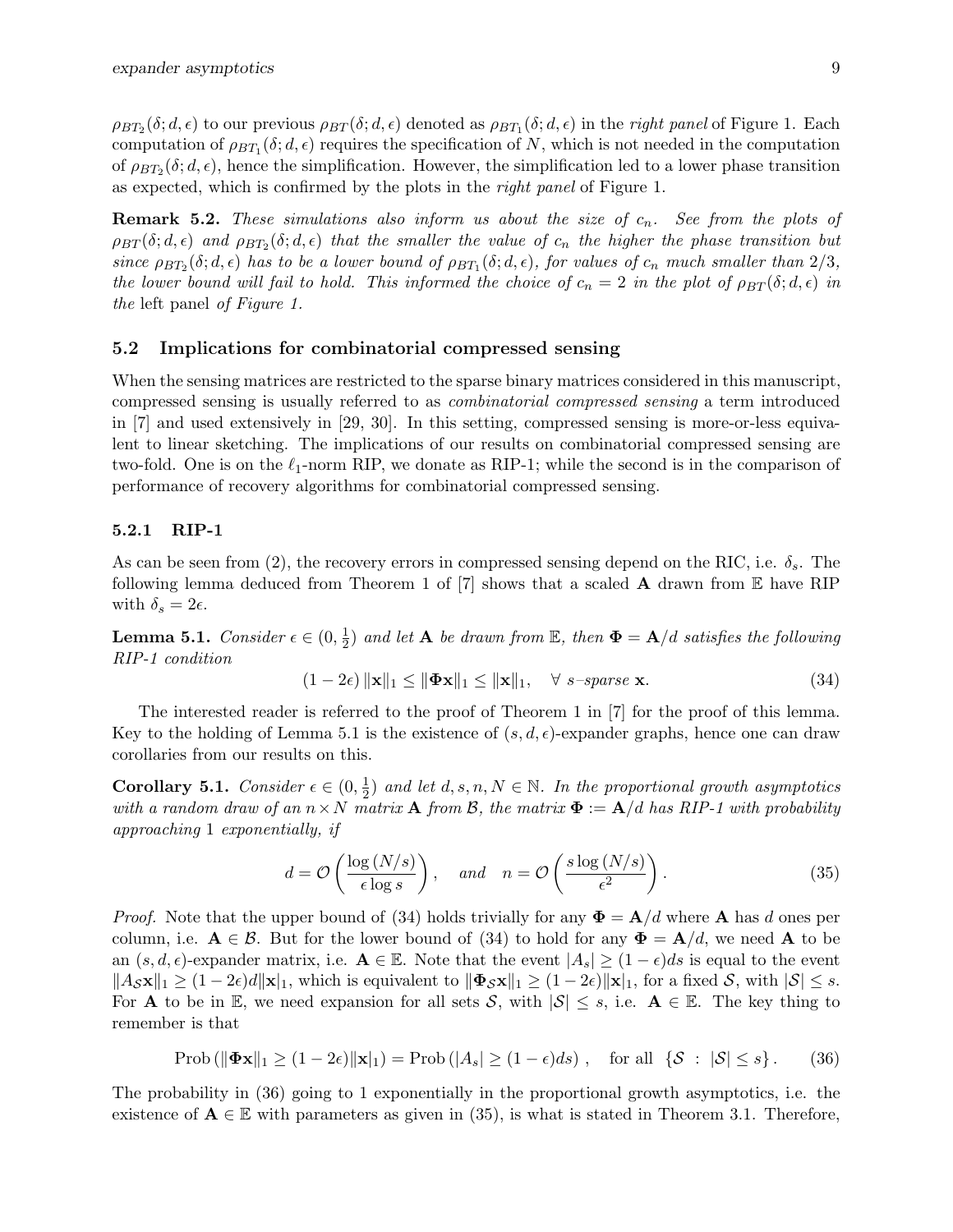the rest of the proof follows from the proof of Theorem 3.1, hence concluding the proof of the corollary.  $\Box$ 

Notably, Lemma 5.1 holds with  $\Phi$  having much smaller number of nonzeros per column due to our construction. More over, we can derive sampling theorems for which Lemma 5.1 holds as thus.

Corollary 5.2.  $Fix \epsilon \in (0, \frac{1}{2})$  $\frac{1}{2}$  and let  $d, s, n, N \in \mathbb{N}$ . In the proportional growth asymptotics, for any  $\rho < (1 - \gamma)\rho_{BT}(\delta; d, \epsilon)$  and  $\gamma > 0$ , a random draw of **A** from B implies  $\Phi := \mathbf{A}/d$  has RIP-1 with probability approaching 1 exponentially.

Proof. The proof of this corollary follows from the proof of Corollary 5.1 above, and it is related to the proof of Lemma 3.1 as the proof of Corollary 5.1 is to the proof of Theorem 3.1. The details of the proof is thus skipped.  $\Box$ 

#### 5.2.2 Performance of algorithms

We wish to compare the performance of selected combinatorial compressed sensing algorithms in terms of the possible problem sizes  $(s, n, N)$  that these algorithms can reconstruct sparse/compressible signals/vectors up to their respective error guarantees. The comparison is typically done in the framework of phase transitions, which depict a boundary curve where ratios of problems sizes above this curve are recovered with probability approaching 0 exponentially; while problems sizes below the curve are recovered with probability approaching 1 exponentially. The list of combinatorial compressed sensing algorithms includes Expander Matching Pursuit (EMP) [26], Sparse Matching Pursuit [9], Sequential Sparse Matching Pursuit (SSMP) [8], Left Degree Dependent Signal Recovery (LDDSR) [33], Expander Recovery (ER) [28], Expander Iterative Hard-Thresholding (EIHT) [20, Section 13.4], and Expander  $\ell_0$ -decoding (ELD) with both serial and parallel versions [29]. For reason similar to those used in  $[4, 29]$ , we selected out of this list four of the algorithms: (i) SSMP.  $(ii)$  ER,  $(ii)$  EIHT,  $(iv)$  ELD. Descriptions of these algorithms is skipped here but the interested reader is referred to the original papers or their summarized details in [4, 29]. We were also curious as to how  $\ell_1$ -minimization's performance compares to these selected combinatorial compressed sensing algorithms, since  $\ell_1$ -minimization  $(\ell_1$ -min) can be used to solve the combinatorial problem solved by these algorithms, see [7, Theorem 3].

The phase transitions are based on conditions on the RIC of the sensing matrices used. Consequent to Lemma 5.1, this becomes conditions on the expansion coefficient (i.e.  $\epsilon$ ) of the underlying  $(s, d, \epsilon)$ -expander graphs of the sparse sensing matrices used. Where this condition on  $\epsilon$  is not explicitly given it is easily deducible from the recovery guarantees given for each algorithms. The conditions are summarized in the table below.

| Algorithm         | Theoretical values    |                     | Computational values    |                                                                 |
|-------------------|-----------------------|---------------------|-------------------------|-----------------------------------------------------------------|
|                   | Condition $ $         | Sparsity            | Condition               | Sparsity                                                        |
| $SSMP$ [8]        | $\epsilon_k < 1/16$   | $k = (c+1)s, c > 1$ |                         | $\epsilon_k = 1/16 - e \mid k = \lfloor (2+e)s \rfloor, k = 3s$ |
| ER [28]           | $\epsilon_k < 1/4$    | $k=2s$              | $\epsilon_k = 1/4 - e$  | $k=2s$                                                          |
| EIHT $[20]$       | $\epsilon_k < 1/12$   | $k=3s$              | $\epsilon_k = 1/12 - e$ | $k=3s$                                                          |
| $ELD$ [29]        | $\epsilon_k \leq 1/4$ | $k = s$             | $\epsilon_k = 1/4$      | $k = s$                                                         |
| $\ell_1$ -min [7] | $\epsilon_k < 1/6$    | $k=2s$              | $\epsilon_k = 1/6 - e$  | $k=2s$                                                          |

Table 1: Recovery conditions on  $\epsilon$ 

The theoretical values are what will be found in the reference given in the table; while the computational values are what we used in our numerical experiments to compute the phase transition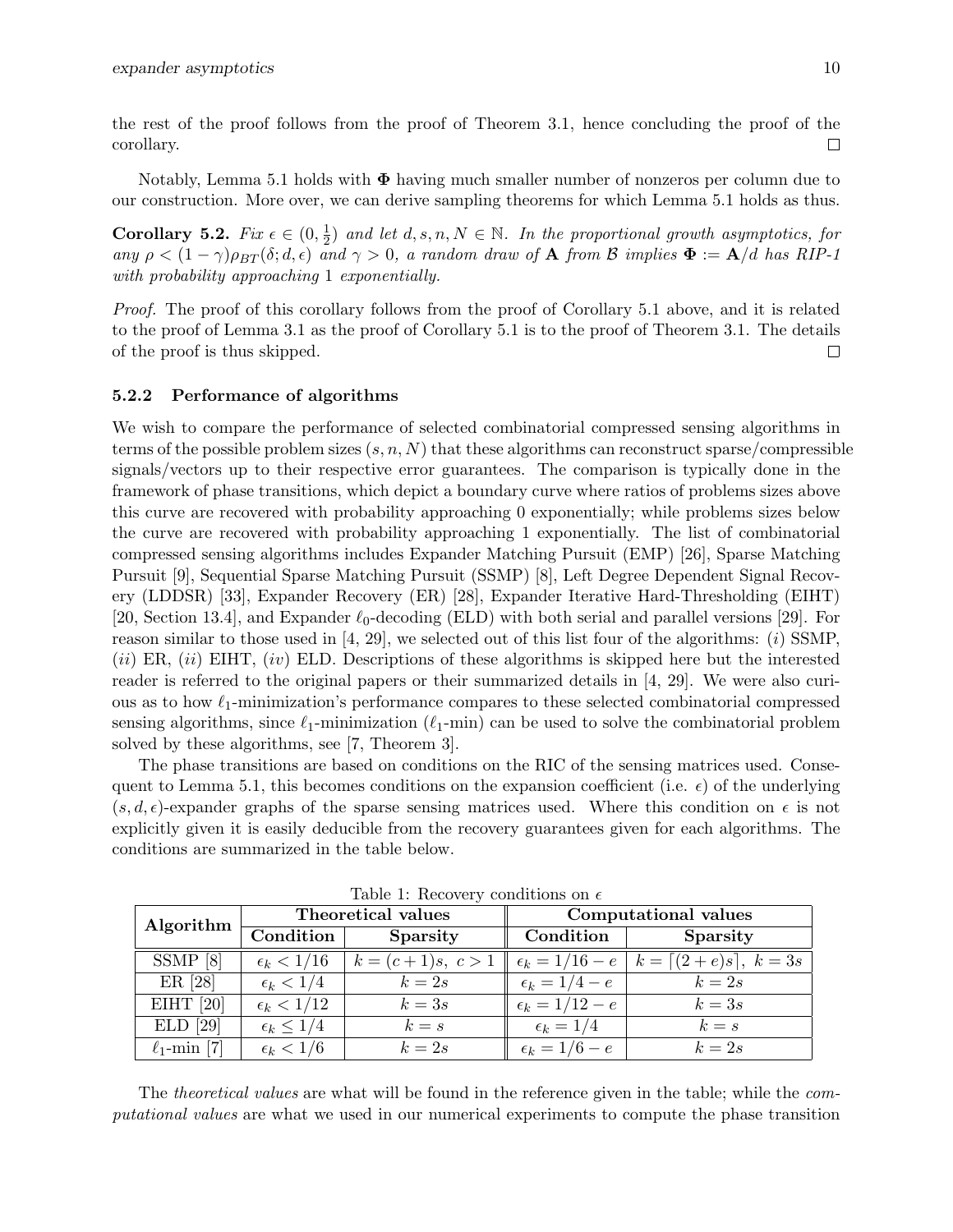curves of the algorithms. The value for e was set to be  $10^{-15}$ , to make the  $\epsilon_k$  as large as possible under the given condition. With these values we computed the phase transitions in Figure 2.



Figure 2: Phase transitions plots of algorithms with fixed  $d = 2^5$ ,  $\epsilon$  as in the fourth column of Table 1 with  $e = 10^{-15}$ ,  $c_n = 2$  and  $\delta \in [10^{-6}, 1]$  on a logarithmically spaced grid of 100 points. Left panel:  $k = 3s$  for  $\rho_{SSMP}(\delta; d, \epsilon)$ . Right panel:  $k = \lfloor (2 + e)s \rfloor$  for  $\rho_{SSMP}(\delta; d, \epsilon)$ .

The two figures are the same except for the different sparsity value used. The performance of the algorithms in this framework are thus ranked as follows: ELD, ER,  $\ell_1$ -min, EIHT, and SSMP.

**Remark 5.3.** We point out that there are many way to compare performance of algorithms, this is just one way. For instance, we can compare runtime complexities or actual computational runtimes as in [29]; phase transitions of different probabilities, here the probability of recovery is 1 but this could be set to something else, like  $1/2$  in the simulations in [29]; one could also compare number of iterations and iteration cost as was also done in [29].

## 6 Proofs

#### 6.1 Theorem 3.1

The proof of the theorem follows trivially from Corollary 4.1. Based on (21) of Corollary 4.1 we deduce that  $\mathbf{A} \in \mathbb{E}$  with probability approaching 1 exponentially with  $d \geq \frac{c_d \log(N/s)}{\epsilon \log s}$  $\epsilon$  log s and  $n \geq \frac{c_n s \log(N/s)}{\epsilon^2}$  $\frac{\log(N/s)}{\epsilon^2}$ , with  $c_d, c_n > 0$ , hence concluding the proof.

#### 6.2 Lemma 3.1

The phase transition curve  $\rho_{BT}(\delta; d, \epsilon)$  is based the bound of the exponent of (16), which is

$$
-\frac{s}{N}\log\left(\frac{s}{N}\right) + \frac{s}{N} - \frac{\tau(1-\epsilon)d}{2\log 2}\frac{s}{N}\log\left(\frac{s}{2}\right) + o(N). \tag{37}
$$

In the propotional growth asymptotics  $(s, n, N) \to \infty$  while  $s/n \to \rho \in (0, 1)$  and  $n/N \to \delta \in (0, 1)$ . This implies that  $o(N) \to 0$  and (37) becomes

$$
-\rho \log (\delta \rho) + \rho - \frac{\tau (1 - \epsilon) d \rho \log(\delta \rho)}{2 \log 2} - \frac{\tau \epsilon (1 - \epsilon) d}{2 c_n \log 2} + \frac{\tau (1 - \epsilon) d \rho}{2}, \qquad (38)
$$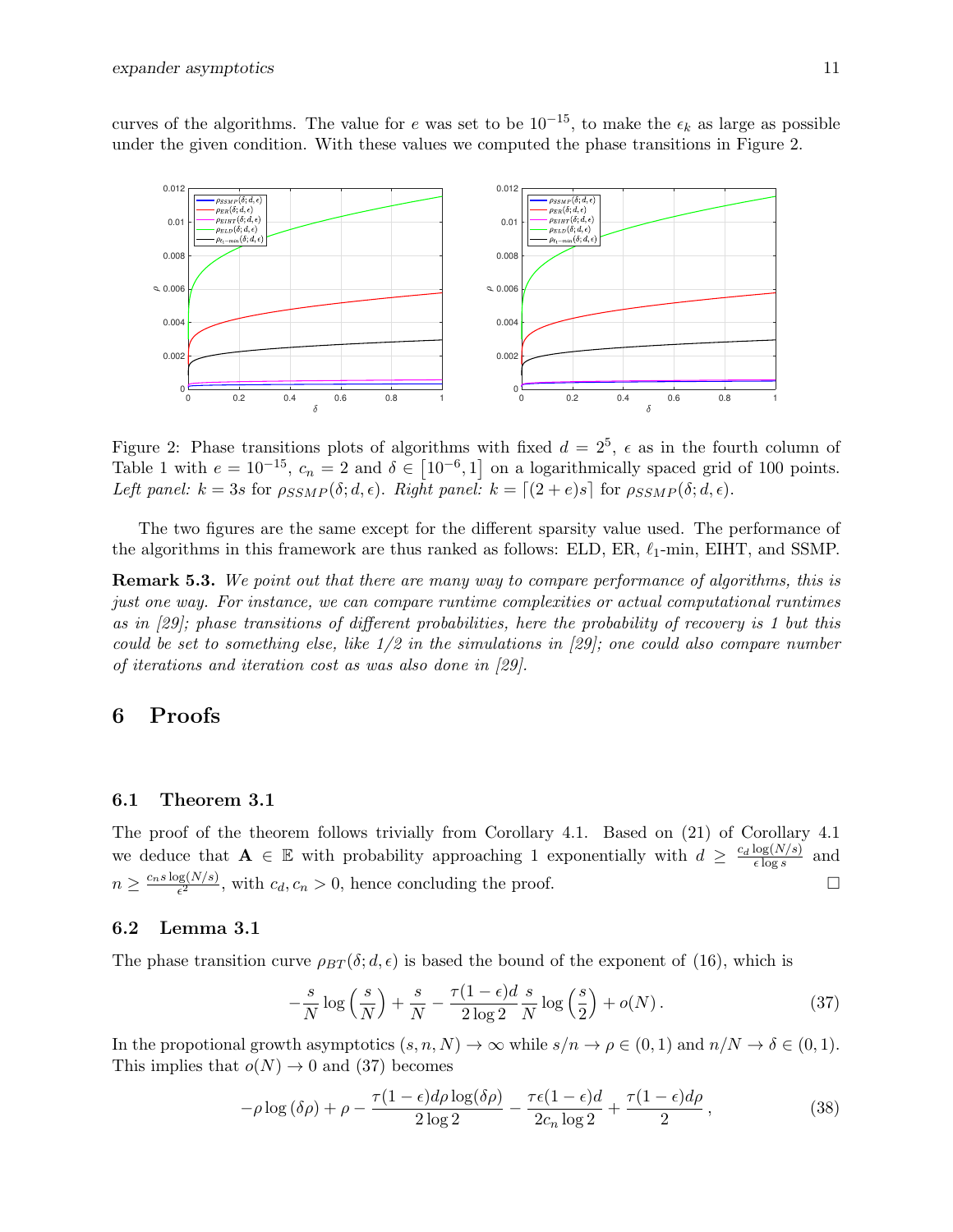where  $c_n > 0$  is as in (28). If (38) is negative then as the problem size grows we have

$$
\text{Prob}\left(|A_s| \le (1 - \epsilon)ds\right) \to 0. \tag{39}
$$

Therefore, setting (38) to zero and solving for  $\rho$  gives us a critical  $\rho$  below which (38) is negative and positive above it. The critical  $\rho$  is the phase transition  $\rho$ , i.e.  $\rho_{BT}(\delta; d, \epsilon)$ , where below  $\rho_{BT}(\delta; d, \epsilon)$ is parameterized by the  $\gamma$  in the lemma. This concludes the proof.

### 6.3 Lemma 4.1

By the dyadic splitting proposed in [4], we let  $A_s = A_{\lceil \frac{s}{2} \rceil}^1 \cup A_{\lfloor \frac{s}{2} \rfloor}^2$  such that  $|A_s| = \lceil \frac{s}{2} \rceil$  $A^1_{\lceil \frac{s}{2} \rceil} \cup A^2_{\lfloor \frac{s}{2} \rfloor}$ and therefore

$$
\text{Prob}\left(|A_s| \le a_s\right) = \text{Prob}\left(\left|A_{\lceil \frac{s}{2} \rceil}^1 \cup A_{\lfloor \frac{s}{2} \rfloor}^2\right| \le a_s\right) \tag{40}
$$

$$
= \sum_{l_s=d}^{a_s} \text{Prob}\left( \left| A^1_{\lceil \frac{s}{2} \rceil} \cup A^2_{\lfloor \frac{s}{2} \rfloor} \right| = l_s \right) \tag{41}
$$

In (41) we sum over all possible events, i.e. all possible sizes of  $l_s$ . In line with the splitting technique, we simplify the probability to the product of the probabilities of the cardinalities of  $\overline{\mathcal{L}}$  $A^1_{\lceil \frac{s}{2} \rceil}$  $\begin{array}{c} \n\text{and} \n\end{array}$  $A_{\lfloor \frac{s}{2} \rfloor}^2$  and their intersection. Using the definition of  $P_n(\cdot)$  in Lemma 8.2 (Appendix 8.1), thus leads to the following.

$$
\text{Prob}\left(|A_s| \le a_s\right) = \sum_{l_s=2d}^{a_s} \sum_{l_{\lfloor\frac{s}{2}\rfloor}^2= d}^{a_{\lfloor\frac{s}{2}\rfloor}} \sum_{l_{\lfloor\frac{s}{2}\rfloor}^2=d}^{a_{\lfloor\frac{s}{2}\rfloor}} \Pr_n\left(l_s, l_{\lfloor\frac{s}{2}\rfloor}^1, l_{\lfloor\frac{s}{2}\rfloor}^2\right) \times \text{Prob}\left(\left|A_{\lfloor\frac{s}{2}\rfloor}^1\right| = l_{\lfloor\frac{s}{2}\rfloor}^1\right) \text{Prob}\left(\left|A_{\lfloor\frac{s}{2}\rfloor}^2\right| = l_{\lfloor\frac{s}{2}\rfloor}^2\right). \tag{42}
$$

In a slight abuse of notation we write  $\sum$ l j  $j \in [m]$ to denote applying the sum  $m$  times. We also drop

the limits of the summation indices henceforth. Now we use Lemma 8.1 in Appendix 8.1 to simplify (42) as follows.

$$
\sum_{\substack{l_{Q_0}^{j_1} \\ j_1 \in [q_0]}} \sum_{\substack{l_{Q_1}^{j_2} \\ j_2 \in [q_1]}} \sum_{\substack{l_{R_1}^{j_3} \\ j_3 \in [r_1]}} \mathcal{P}_n \left( l_{Q_0}^{j_1}, l_{\lceil \frac{Q_0}{2} \rceil}^{2j_1 - 1}, l_{\lceil \frac{Q_0}{2} \rceil}^{2j_1} \right) \prod_{j_2 = 1}^{q_1} \text{Prob} \left( \left| A_{Q_1}^{j_2} \right| = l_{Q_1}^{j_2} \right) \prod_{j_3 = q_1 + 1}^{q_1 + r_1} \text{Prob} \left( \left| A_{R_1}^{j_3} \right| = l_{R_1}^{j_3} \right). \tag{43}
$$

Now we proceed with the splitting - note (43) stopped only at the first level. At the next level, the second, we will have  $q_2$  sets with  $Q_2$  columns and  $r_2$  sets with  $R_2$  columns which leads to the following expression.

$$
\sum_{\substack{l_{Q_0}^{j_1} \\ j_1 \in [q_0]}} \sum_{\substack{l_{Q_1}^{j_2} \\ j_2 \in [q_1]}} \sum_{\substack{l_{Q_1}^{j_3} \\ j_3 \in [r_1]}} \Pr\left(l_{Q_0}^{j_1}, l_{\lceil \frac{Q_0}{2} \rceil}^{2j_1 - 1}, l_{\lceil \frac{Q_0}{2} \rceil}^{2j_1} \right) \left[ \sum_{\substack{l_{Q_2}^{j_4} \\ j_4 \in [q_2]}} \sum_{\substack{l_{Q_2}^{j_5} \\ j_5 \in [r_2]}} \Pr\left(l_{Q_1}^{j_2}, l_{\lceil \frac{Q_1}{2} \rceil}^{2j_2 - 1}, l_{\lceil \frac{Q_1}{2} \rceil}^{2j_2} \right) \right] \times \Pr\left(l_{R_1}^{j_3}, l_{\lceil \frac{R_1}{2} \rceil}^{2j_3 - 1}, l_{\lceil \frac{R_1}{2} \rceil}^{2j_3} \right) \prod_{j_4 = 1}^{q_2} \Prob\left(\left| A_{Q_2}^{j_4} \right| = l_{Q_2}^{j_4} \right) \prod_{j_5 = q_2 + 1}^{q_2 + r_2} \Prob\left(\left| A_{R_2}^{j_5} \right| = l_{R_2}^{j_5} \right) \right]. \tag{44}
$$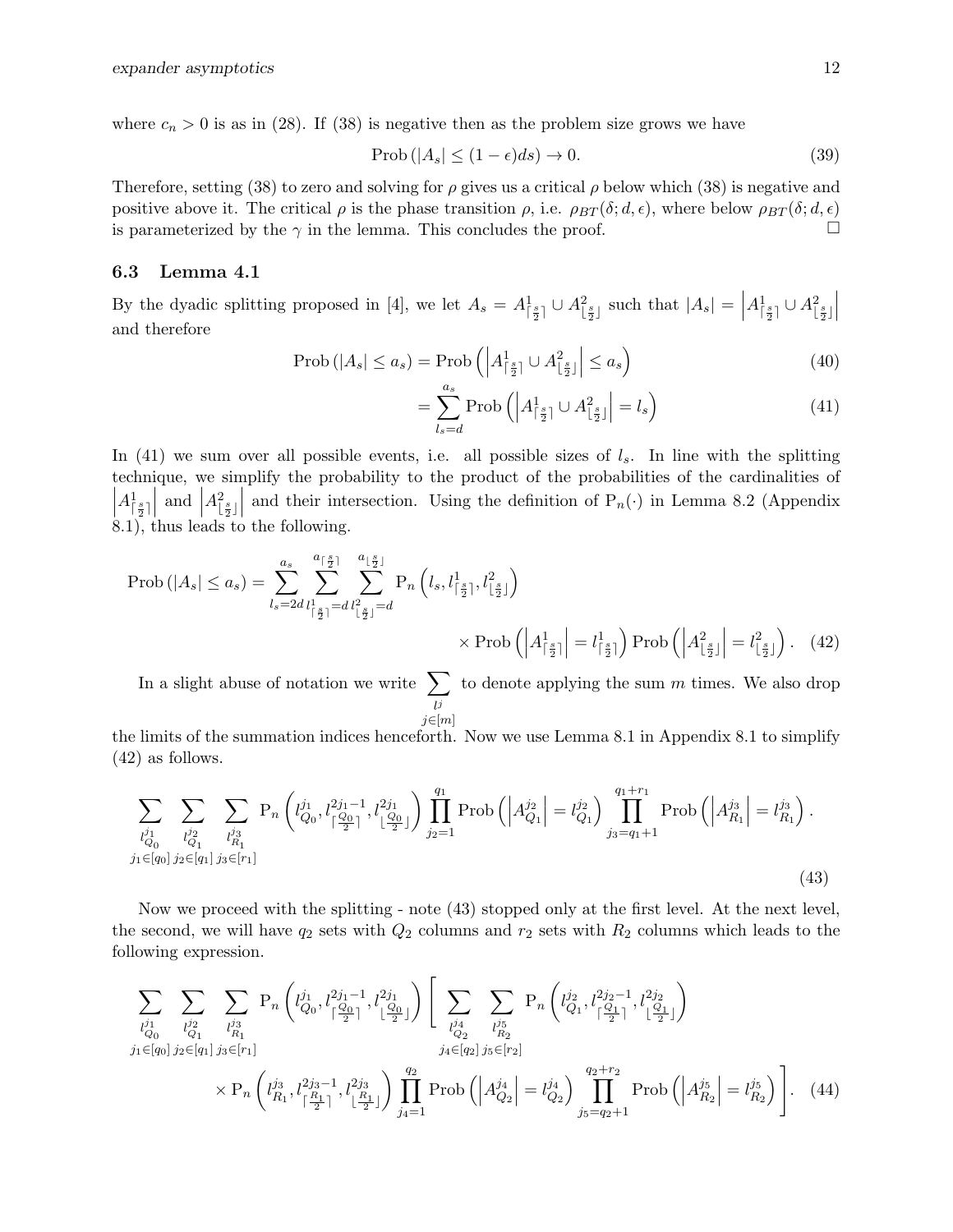We continue this splitting of each instance of  $\text{Prob}(\cdot)$  for  $\lceil \log_2 s \rceil - 1$  levels until reaching sets with single columns where, by construction, the probability that the single column has  $d$  nonzeros is one. Note that at this point we drop the subscripts  $j_i$ , as they are no longer needed. This process gives a complicated product of nested sums of  $P_n(\cdot)$  which we express as

$$
\sum_{l_{Q_0}} \sum_{l_{Q_1}} \sum_{l_{R_1}} P_n \left( l_{Q_0}, l_{\lceil \frac{Q_0}{2} \rceil}, l_{\lceil \frac{Q_0}{2} \rceil} \right) \left[ \sum_{l_{Q_2}} \sum_{l_{R_2}} P_n \left( l_{Q_1}, l_{\lceil \frac{Q_1}{2} \rceil}, l_{\lceil \frac{Q_1}{2} \rceil} \right) P_n \left( l_{R_1}, l_{\lceil \frac{R_1}{2} \rceil}, l_{\lceil \frac{R_1}{2} \rceil} \right) \left[ \cdots \right] \times \cdots \left[ \sum_{l_{Q_{\lceil \log_2 s \rceil - 1}}} P_n \left( l_4, l_2, l_2 \right) P_n \left( l_3, l_2, d \right) P_n \left( l_2, d, d \right) \right] \cdots \right]. \tag{45}
$$

Using the expression for  $P_n(\cdot)$  in (133) of Lemma 8.2 (Appendix 8.1) we bound (45) by bounding each  $P_n(\cdot)$  as in (134) with a product of a polynomial,  $\pi(\cdot)$ , and an exponential with exponent  $\psi_n(\cdot)$ .

$$
\sum_{l_{Q_0}} \sum_{l_{Q_1}} \sum_{l_{R_1}} \pi \left( l_{Q_0}, l_{\lceil \frac{Q_0}{2} \rceil}, l_{\lceil \frac{Q_0}{2} \rceil} \right) e^{\psi_n \left( l_{Q_0}, l_{\lceil \frac{Q_0}{2} \rceil}, l_{\lceil \frac{Q_0}{2} \rceil} \right)} \cdot \left[ \sum_{l_{Q_2}} \sum_{l_{R_2}} \pi \left( l_{Q_1}, l_{\lceil \frac{Q_1}{2} \rceil}, l_{\lceil \frac{Q_1}{2} \rceil} \right) \times \right] e^{\psi_n \left( l_{Q_1}, l_{\lceil \frac{Q_1}{2} \rceil}, l_{\lceil \frac{Q_1}{2} \rceil} \right)} \pi \left( l_{R_1}, l_{\lceil \frac{R_1}{2} \rceil}, l_{\lceil \frac{R_1}{2} \rceil} \right) \cdot e^{\psi_n \left( l_{R_1}, l_{\lceil \frac{R_1}{2} \rceil}, l_{\lceil \frac{R_1}{2} \rceil} \right)} \left[ \dots \times \left[ \sum_{l_{Q_{\lceil \log_2 s \rceil - 1}}} \pi \left( l_4, l_2, l_2 \right) \times e^{\psi_n \left( l_4, l_2, l_2 \right)} \pi \left( l_3, l_2, d \right) e^{\psi_n \left( l_3, l_2, d \right)} \pi \left( l_2, d, d \right) \cdot e^{\psi_n \left( l_2, d, d \right)} \right] \dots \right]. \tag{46}
$$

Using Lemma 8.4 in Appendix 8.1 we maximize the  $\psi_n(\cdot)$  and hence the exponentials in (46). We maximize each  $\psi_n(\cdot)$  by choosing  $l_{(\cdot)}$  to be  $a_{(\cdot)}$ . Then (46) will be upper bounded by the following.

$$
\sum_{l_{Q_0}} \sum_{l_{Q_1}} \sum_{l_{R_1}} \pi \left( l_{Q_0}, l_{\lceil \frac{Q_0}{2} \rceil}, l_{\lceil \frac{Q_0}{2} \rceil} \right) e^{\psi_n \left( a_{Q_0}, a_{\lceil \frac{Q_0}{2} \rceil}, a_{\lceil \frac{Q_0}{2} \rceil} \right)} \cdot \left[ \sum_{l_{Q_2}} \sum_{l_{R_2}} \pi \left( l_{Q_1}, l_{\lceil \frac{Q_1}{2} \rceil}, l_{\lceil \frac{Q_1}{2} \rceil} \right) \times \right] e^{\psi_n \left( a_{Q_1}, a_{\lceil \frac{Q_1}{2} \rceil}, a_{\lceil \frac{Q_1}{2} \rceil} \right)} \pi \left( l_{R_1}, l_{\lceil \frac{R_1}{2} \rceil}, l_{\lceil \frac{R_1}{2} \rceil} \right) \cdot e^{\psi_n \left( a_{R_1}, a_{\lceil \frac{R_1}{2} \rceil}, a_{\lceil \frac{R_1}{2} \rceil} \right)} \left[ \dots \times \left[ \sum_{l_{Q_{\lceil \log_2 s \rceil - 1}}} \pi \left( l_4, l_2, l_2 \right) \right] \times e^{\psi_n \left( a_{4}, a_{2}, a_{2} \right)} \pi \left( l_3, l_2, d \right) e^{\psi_n \left( a_{3}, a_{2}, d \right)} \pi \left( l_2, d, d \right) \cdot e^{\psi_n \left( a_{2}, d, d \right)} \right] \dots \right]. \tag{47}
$$

We then factor the product of exponentials. This product becomes an exponential where exponent is the summation of the  $\psi_n(\cdot)$ , we will denote this exponent as  $\tilde{\Psi}_n(a_s,\ldots,a_2,d)$ . Then (47) simplifies to the following.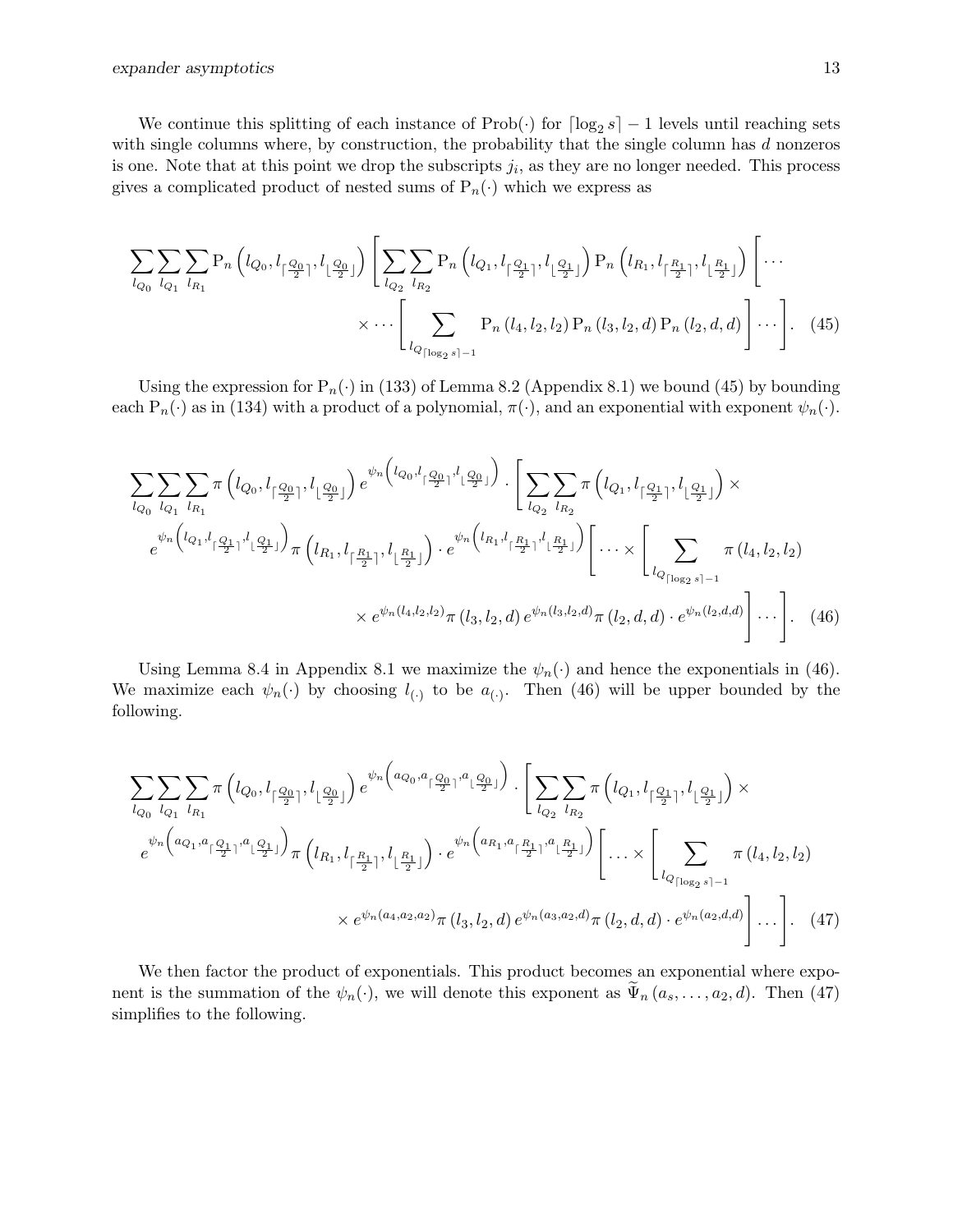$$
e^{\widetilde{\Psi}_{n}(a_{s},...,a_{2},d)} \cdot \sum_{l_{Q_{0}}} \sum_{l_{Q_{1}}} \sum_{l_{R_{1}}} \pi\left(l_{Q_{0}}, l_{\lceil \frac{Q_{0}}{2}\rceil}, l_{\lfloor \frac{Q_{0}}{2}\rfloor}\right) \cdot \left[\sum_{l_{Q_{2}}} \sum_{l_{R_{2}}} \pi\left(l_{Q_{1}}, l_{\lceil \frac{Q_{1}}{2}\rceil}, l_{\lfloor \frac{Q_{1}}{2}\rfloor}\right) \times \pi\left(l_{R_{1}}, l_{\lceil \frac{R_{1}}{2}\rceil}, l_{\lfloor \frac{R_{1}}{2}\rfloor}\right) \cdot \left[\dots \times \left[\sum_{l_{Q_{\lceil \log_{2} s \rceil - 1}}} \pi\left(l_{4}, l_{2}, l_{2}\right) \pi\left(l_{3}, l_{2}, d\right) \pi\left(l_{2}, d, d\right)\right] \dots\right].
$$
\n(48)

We denote the factor multiplying the exponential term by  $\Pi$   $(l_s, \ldots, l_2, d)$ , therefore we have the following bound.

$$
\text{Prob}\left(|A_s| \le a_s\right) \le \Pi\left(l_s, \ldots, l_2, d\right) \cdot \exp\left(\widetilde{\Psi}_n\left(a_s, \ldots, a_2, d\right)\right),\tag{49}
$$

where  $\widetilde{\Psi}_n(a_s,\ldots,a_2,d)$  is exactly  $\Psi_n(a_s,\ldots,a_2,d)$  given by (78) in [4, Proof of Theorem 1.6]. Consequently, we state the bound of  $\widetilde{\Psi}_n(a_s, \ldots, a_2, d)$  and skip the proof, which is as thus.

$$
\widetilde{\Psi}_n(a_s, ..., a_2, d) \le \sum_{i \in \Omega} \frac{s}{2i} \psi_i, \text{ for } \Omega = \{2^j\}_{j=0}^{\log_2(s)-1},
$$
\n(50)

where  $\psi_i$  is given by (8). The upper bound of  $\Pi(l_s, \ldots, l_2, d)$  is given by the following proposition. **Proposition 6.1.** Given  $l_s \leq a_s$ ,  $l_{\lceil s/2 \rceil} \leq a_{\lceil s/2 \rceil}$ ,  $\cdots$ ,  $l_2 \leq a_2$ , we have

$$
\Pi(l_s, \dots, l_2, d) \le 2^{-3} \cdot e^{\frac{1}{4}} \cdot s^{\frac{3}{2} \log_2 s + \frac{9}{2}} \cdot (a_s)^{\log_2 s - \frac{3}{2}}.
$$
\n
$$
(51)
$$

The proof of the proposition is found in Section 6.4. Taking log of right hand side of (51) and then exponentiating the results yields

$$
\Pi(l_s, ..., l_2, d) \le \exp\left[\frac{1}{4} - 3\log 2 + \left(\frac{9}{2} + \frac{3}{2}\log_2 s\right)\log s + \left(\log_2 s - \frac{3}{2}\right)\log a_s\right] \tag{52}
$$

$$
=2^{-3}s^{9/2}e^{1/4}\cdot\exp\left[\frac{3}{2}\log_2 s\log s+\left(\log_2 s-\frac{3}{2}\right)\log a_s\right]
$$
(53)

$$
=2^{-3}s^{9/2}e^{1/4}\cdot\exp\left[\frac{3\log 2}{2}\log_2^2 s+\left(\log_2 s-\frac{3}{2}\right)\log a_s\right].
$$
 (54)

Combining (54) and (50) gives the following bound for (49)

$$
\text{Prob}\left(|A_s| \le a_s\right) \le 2^{-3} s^{9/2} e^{1/4} \cdot \exp\left[\frac{3\log 2}{2}\log_2^2 s + \left(\log_2 s - \frac{3}{2}\right)\log a_s + \widetilde{\Psi}_n\left(a_s, \dots, a_2, d\right)\right].\tag{55}
$$

It follows therefore that  $p_n(s, d) = 2^{-3} s^{9/2} e^{1/4}$  as in (11) and the exponent in (55) is  $n \cdot \Psi_n (a_s, \ldots, a_1)$ , which implies (12). This concludes the proof of the lemma.  $\square$ 

#### 6.4 Proposition 6.1

By definition, from (48), we have

$$
\Pi(l_s, \ldots, l_2, d) := \sum_{l_{Q_0}} \sum_{l_{Q_1}} \sum_{l_{R_1}} \pi \left( l_{Q_0}, l_{\lceil \frac{Q_0}{2} \rceil}, l_{\lceil \frac{Q_0}{2} \rceil} \right) \cdot \left[ \sum_{l_{Q_2}} \sum_{l_{R_2}} \pi \left( l_{Q_1}, l_{\lceil \frac{Q_1}{2} \rceil}, l_{\lceil \frac{Q_1}{2} \rceil} \right) \times \pi \left( l_{R_1}, l_{\lceil \frac{R_1}{2} \rceil}, l_{\lceil \frac{R_1}{2} \rceil} \right) \cdot \left[ \cdots \times \left[ \sum_{l_{Q_{\lceil \log_2 s \rceil - 1}}} \pi \left( l_4, l_2, l_2 \right) \pi \left( l_3, l_2, d \right) \pi \left( l_2, d, d \right) \right] \cdots \right].
$$
\n(56)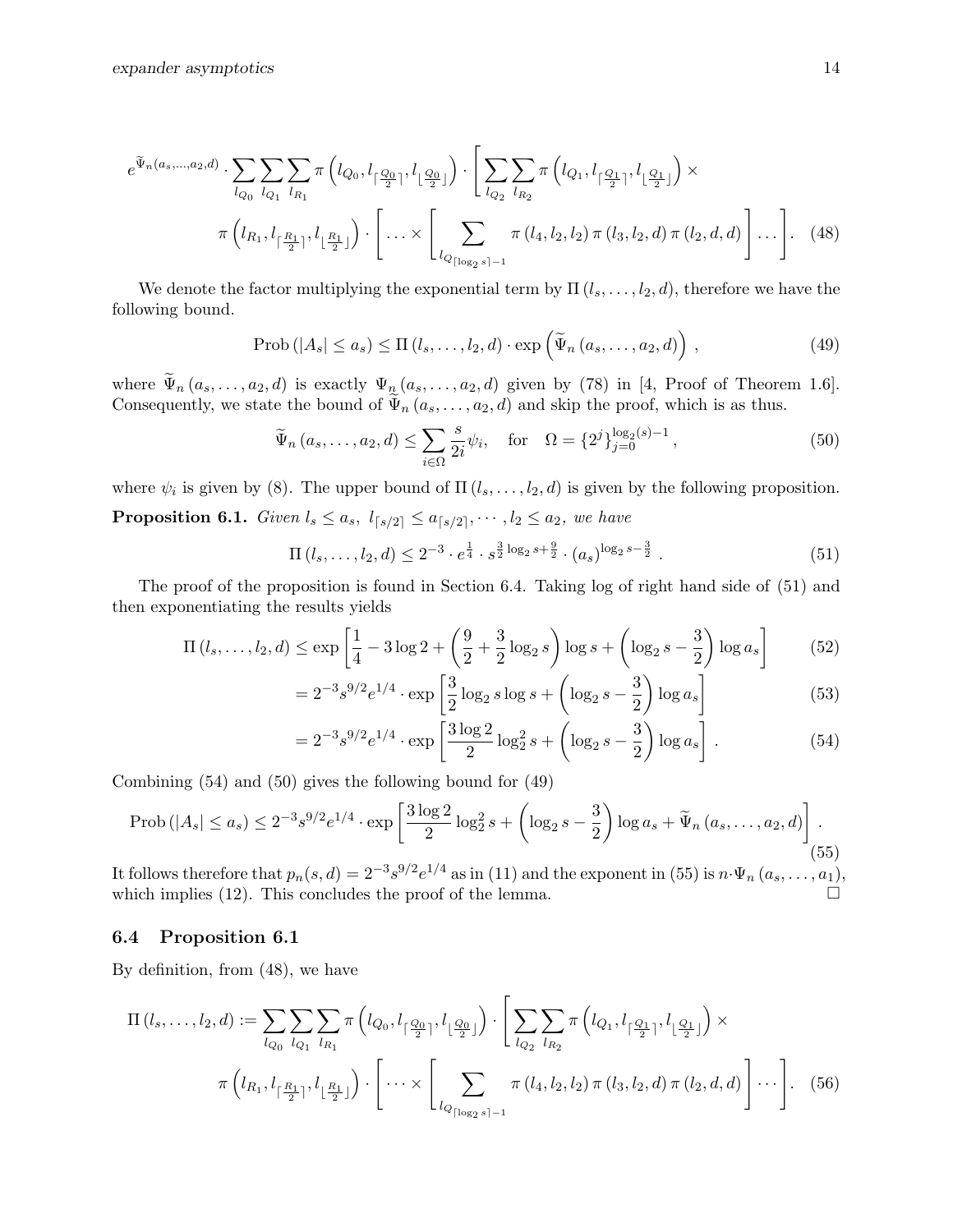From (138) we see that  $\pi(\cdot)$  is maximized when all the three arguments are the same and using Corollary 8.1 we take largest possible arguments that are equal in the range of the summation. Before we write out the resulting bound for  $\Pi(l_s, \ldots, l_2, d)$ , we simplify notation by denoting  $\pi(x, x, x)$  as  $\pi(x)$ , and noting that  $Q_{\lceil \log_2 s \rceil - 1} = 2$ . Therefore, the bound becomes the following.

$$
\Pi(l_s, ..., l_2, d) \leq \sum_{l_{Q_0}} \sum_{l_{Q_1}} \sum_{l_{R_1}} \pi(l_{Q_0}) \left[ \sum_{l_{Q_2}} \sum_{l_{R_2}} \pi(l_{Q_1}) \times \pi(l_{R_1}) \left[ \cdots \left[ \sum_{l_2} \pi(l_4) \pi(l_3) \pi(l_2) \right] \cdots \right].
$$
 (57)

Properly aligning the  $\pi(\cdot)$  with their relevant summations simplifies the right hand side (RHS) of (57) to the following.

$$
\left[\sum_{l_{Q_0}} \pi(l_{Q_0})\right] \cdot \left[\sum_{l_{Q_1}} \pi(l_{Q_1})\right] \cdot \left[\sum_{l_{R_1}} \pi(l_{R_1})\right] \times \cdots \times \left[\sum_{l_4} \pi(l_4)\right] \cdot \left[\sum_{l_3} \pi(l_3)\right] \cdot \left[\sum_{l_2} \pi(l_2)\right] \tag{58}
$$

From (138) we have

$$
\pi(y) := \pi(y, y, y) = \left(\frac{5}{4}\right)^2 \sqrt{\frac{2\pi y(n-y)}{n}} < \left(\frac{5}{4}\right)^2 \sqrt{2\pi y} \,. \tag{59}
$$

We use the RHS of  $(59)$  to upper bound each term in  $(58)$ , leading to the following bound.

$$
\left[\sqrt{2\pi}\left(\frac{5}{4}\right)^2\sum_{l_{Q_0}}\sqrt{l_{Q_0}}\right]\cdot\left[\sqrt{2\pi}\left(\frac{5}{4}\right)^2\sum_{l_{Q_1}}\sqrt{l_{Q_1}}\right]\cdot\left[\sqrt{2\pi}\left(\frac{5}{4}\right)^2\sum_{l_{R_1}}\sqrt{l_{R_1}}\right]\times\cdots\times\left[\sqrt{2\pi}\left(\frac{5}{4}\right)^2\sum_{l_{A}}\sqrt{l_{A}}\right]\cdot\left[\sqrt{2\pi}\left(\frac{5}{4}\right)^2\sum_{l_{3}}\sqrt{l_{3}}\right]\cdot\left[\sqrt{2\pi}\left(\frac{5}{4}\right)^2\sum_{l_{2}}\sqrt{l_{2}}\right]\,. \tag{60}
$$

For each  $Q_i$  and  $R_i$ ,  $i = 1, ..., \lceil \log_2 s \rceil - 2$ , which means we have  $\lceil \log_2 s \rceil - 2$  pairs plus one  $Q_0$ , hence (60) simplifies to the following.

$$
\left[\sqrt{2\pi}\left(\frac{5}{4}\right)^2\right]^{2\lceil \log_2 s \rceil - 3} \cdot \left[\sum_{l_{Q_0}} \sqrt{l_{Q_0}}\right] \cdot \left[\sum_{l_{Q_1}} \sqrt{l_{Q_1}}\right] \cdot \dots \cdot \left[\sum_{l_3} \sqrt{l_3}\right] \cdot \left[\sum_{l_2} \sqrt{l_2}\right] \tag{61}
$$

$$
\leq \left[\sqrt{2\pi} \left(\frac{5}{4}\right)^2\right]^{2\lceil \log_2 s \rceil - 3} \cdot \left(q_0 \sqrt{a_{Q_0}}\right) \cdot \left(q_1 \sqrt{a_{Q_1}}\right) \cdots \left(q_{\lceil \log_2 s \rceil - 2} \sqrt{a_3}\right) \cdot \left(r_{\lceil \log_2 s \rceil - 2} \sqrt{a_2}\right) \tag{62}
$$

$$
= \left[\sqrt{2\pi} \left(\frac{5}{4}\right)^2\right]^{2\lceil \log_2 s \rceil - 3} \cdot \left(q_0 q_1 r_1 \cdots q_{\lceil \log_2 s \rceil - 2} r_{\lceil \log_2 s \rceil - 2}\right) \cdot \left(a_{Q_0} a_{Q_1} a_{R_1} \cdots a_{3} a_2\right)^{1/2} \,. \tag{63}
$$

From (61) to (62) we upper each sum by taking the largest possible value of  $l_{(\cdot)}$ , which is  $a_{(\cdot)}$ , and multiplied it with the total number terms in the summation given by Lemma 8.1 in Appendix 8.1. We did upper bound the following two terms of (63).

$$
q_0 q_1 r_1 q_2 r_2 q_3 r_3 \cdots q_{\lceil \log_2 s \rceil - 2} r_{\lceil \log_2 s \rceil - 2} \le s^{\log_2 s - 1},\tag{64}
$$

$$
(a_{Q_0}a_{Q_1}a_{R_1}a_{Q_2}a_{R_2}a_{Q_3}a_{R_3}\cdots a_3a_2)^{1/2} \leq 2^{-1} \cdot e^{\frac{1}{4}} \cdot (a_s)^{\log_2 s - \frac{3}{2}} \cdot s^{\frac{1}{2}\log_2 s + \frac{3}{2}}.
$$
 (65)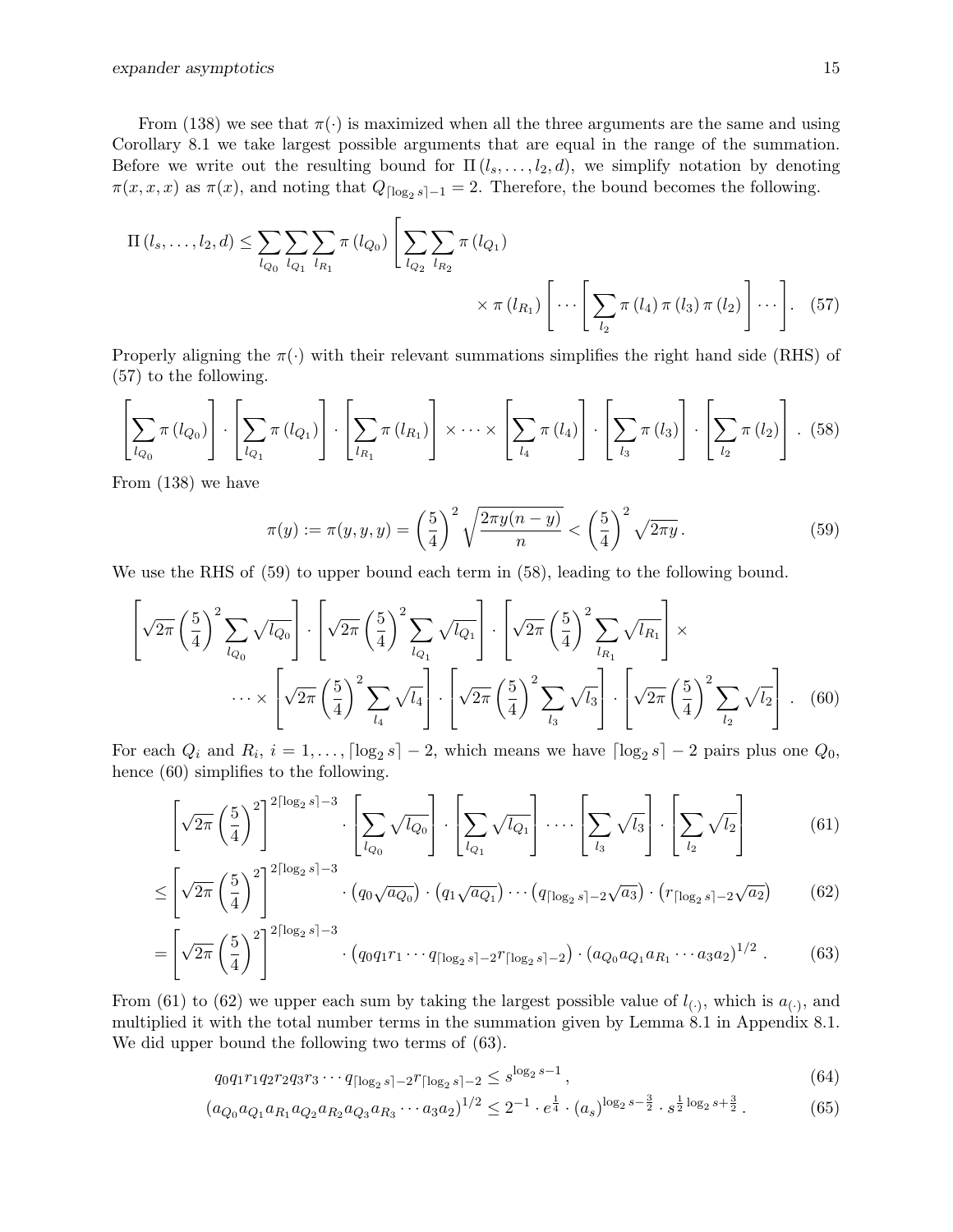Details of the derivation of the bounds (64) and (65) is in the Appendix 8.2. Using these bounds from (63) we have the following upper bound for  $\Pi(l_s, \ldots, l_2, d)$ .

$$
\Pi(l_s, \dots, l_2, d) \le \left[ \sqrt{2\pi} \left( \frac{5}{4} \right)^2 \right]^{2\lceil \log_2 s \rceil - 3} \cdot \left( s^{\log_2 s - 1} \right) \cdot \left( 2^{-1} \cdot e^{\frac{1}{4}} \cdot (a_s)^{\log_2 s - \frac{3}{2}} \cdot s^{\frac{1}{2} \log_2 s + \frac{3}{2}} \right) \tag{66}
$$

$$
\leq 2^{-3} \cdot e^{\frac{1}{4}} \cdot (a_s)^{\log_2 s - \frac{3}{2}} \cdot s^{\frac{3}{2}\log_2 s + \frac{9}{2}}.
$$
\n
$$
(67)
$$

From (66) to (67) we used the following upper bound.

$$
\left[\sqrt{2\pi}\left(\frac{5}{4}\right)^2\right]^{2\lceil \log_2 s \rceil - 3} \le \left[\sqrt{2\pi}\left(\frac{5}{4}\right)^2\right]^{2(\log_2 s + 1) - 3} \le 4^{2\log_2 s - 1} = 2^{4\log_2 s - 2} = 2^{-2}s^4. \tag{68}
$$

The bound (67) coincides with (51), hence concluding the proof.  $\square$ 

## 6.5 Theorem 4.2

The following lemma is a key input in this proof.

**Lemma 6.1.** Let  $0 < \alpha \leq 1$ , and  $\varepsilon_n > 0$  such that  $\varepsilon_n \to 0$  as  $n \to \infty$ . Then for  $a_s < \hat{a}_s$ ,

$$
a_{2i} = 2a_i + ca_i^2, \quad for \quad c = -\beta n^{-1}, \tag{69}
$$

where

$$
\beta = \frac{1 + \sqrt{1 - 4(1 - \varepsilon_n)^2 (1 - e^{-\alpha d}) e^{-\alpha d}}}{2(1 - \varepsilon_n) (1 - e^{-\alpha d})}.
$$
\n(70)

The proof of the lemma is found in Section 6.6. Recall from Theorem 4.1 that

$$
\Psi_n(a_s, \dots, a_1) = \frac{1}{n} \left[ \frac{3 \log 2}{2} \log_2^2 s + \left( \log_2 s - \frac{3}{2} \right) \log a_s + \sum_{i \in \Omega} \frac{s}{2i} \psi_i \right], \text{ for } \Omega = \{2^j\}_{j=0}^{\log_2(s)-1}, (71)
$$

where

$$
\psi_i = (n - a_i) \cdot \mathcal{H}\left(\frac{a_{2i} - a_i}{n - a_i}\right) + a_i \cdot \mathcal{H}\left(\frac{a_{2i} - a_i}{a_i}\right) - n \cdot \mathcal{H}\left(\frac{a_i}{n}\right) ,\qquad (72)
$$

We use Lemma 6.1 to upper bound  $\psi_i$  in (72) away from zero from above as  $n \to 0$ . We formalize this bound in the following proposition.

**Proposition 6.2.** Let  $\eta > 0$  and  $\beta > 1$  as defined in Lemma 6.1. Then

$$
\psi_i \le -a_i \eta (\beta - 1) \beta^{-1} \left( 1 - \beta \frac{a_i}{n} \right)^{-1} . \tag{73}
$$

The proof of Proposition 6.2 is found in Section 6.7. Using the bound of  $\psi_i$  in Proposition 6.2, we upper  $\Psi(a_s, \ldots, a_1)$  as follows.

$$
\Psi\left(a_s,\ldots,a_1\right) \leq \frac{1}{n} \left[ \frac{3\log 2}{2}\log_2^2 s + \left(\log_2 s - \frac{3}{2}\right)\log a_s - \sum_{i \in \Omega} \frac{s}{2i} \cdot \frac{a_i \eta(\beta - 1)}{\beta \left(1 - \beta \frac{a_i}{n}\right)} \right],\tag{74}
$$

$$
\leq -\frac{\eta(\beta-1)}{\beta} \sum_{i\in\Omega} \left(\frac{s}{2i} \cdot \frac{a_i}{n}\right) + \frac{1}{n} \left[\frac{3\log 2}{2}\log_2^2 s + \left(\log_2 s - \frac{3}{2}\right)\log a_s\right].\tag{75}
$$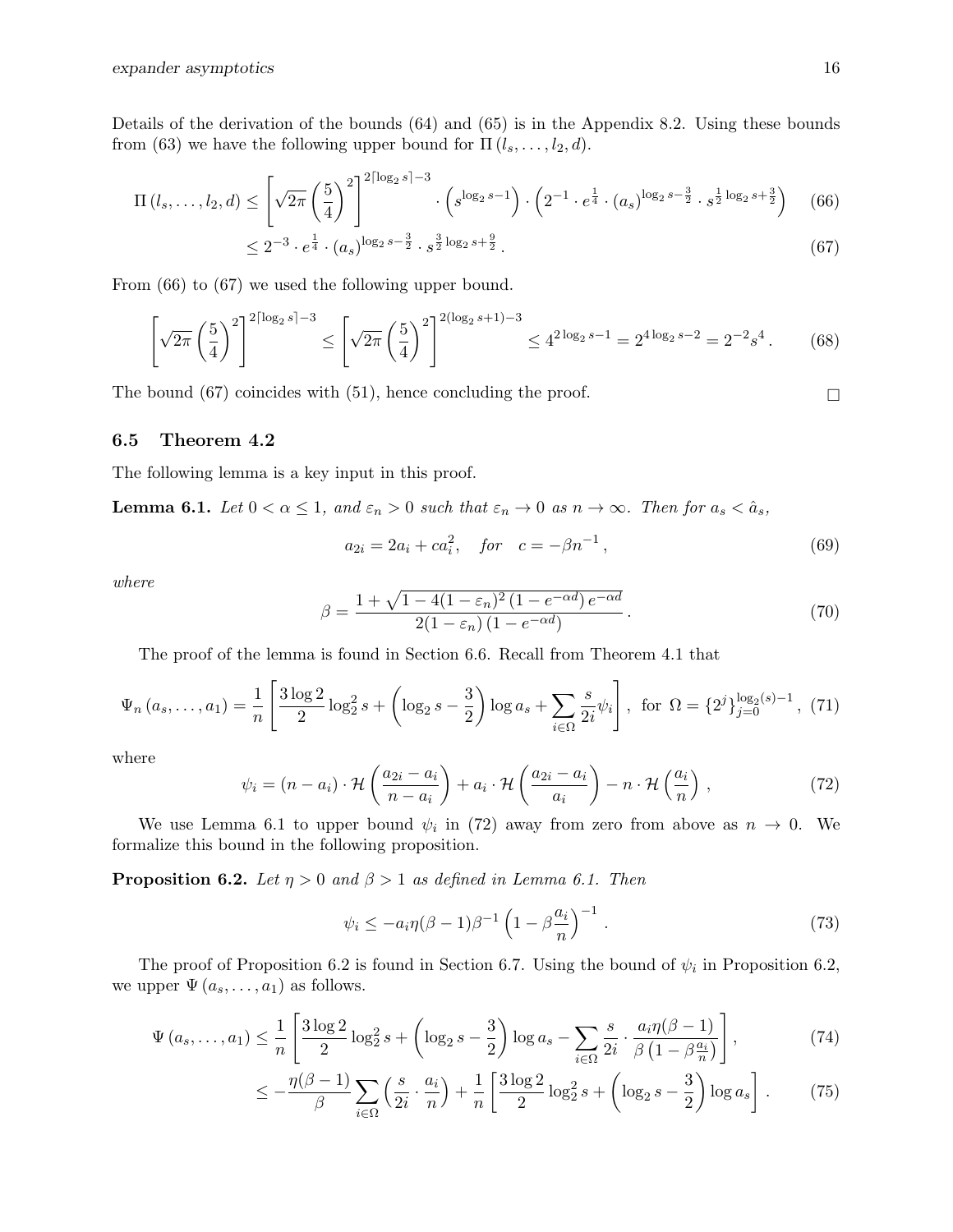Then setting  $a_s = (1 - \epsilon)ds$  and substituting in (75), the factor multiplying  $\frac{1}{n}$  becomes

$$
\frac{3\log 2}{2}\log_2^2 s + \left(\log_2 s - \frac{3}{2}\right)\log\left[(1-\epsilon)ds\right]
$$
\n(76)

$$
= \frac{3\log 2}{2}\log_2^2 s + \log(1-\epsilon)\log_2 s + \log d \log_2 s + \log_2 s \log s - \frac{3}{2}\log[(1-\epsilon)d] - \frac{3}{2}\log s \tag{77}
$$

$$
= \frac{5\log 2}{2}\log_2^2 s + (\log_2(1-\epsilon) - 3/2)\log s + \log d \log_2 s + \log \left[ (1-\epsilon)^{-3/2} d^{-3/2} \right] \tag{78}
$$

$$
= \frac{5\log 2}{2}\log_2^2 s + \log d \log_2 s + \log \left[ (1 - \epsilon)^{-3/2} d^{-3/2} \right] + \log s^{\log_2(1 - \epsilon) - 3/2}.
$$
 (79)

The last two terms of (79) become polynomial in s, d and  $\epsilon$ , when exponentiated hence they are incorporated into  $p_n(s, d, \epsilon)$  in (14), which means

$$
p_n(s, d, \epsilon) = p_n(s, d) \cdot \exp\left[ \log\left[ (1 - \epsilon)^{-3/2} d^{-3/2} \right] + \log s^{\log_2(1 - \epsilon) - 3/2} \right]
$$
(80)

$$
=2^{-3}s^{9/2}e^{1/4}\cdot(1-\epsilon)^{-3/2}d^{-3/2}s^{\log_2(1-\epsilon)-3/2}
$$
\n(81)

$$
=\frac{\sqrt[4]{e} \cdot s^{\log_2(1-\epsilon)+3}}{\sqrt{2^6(1-\epsilon)^3 d^3}},\tag{82}
$$

which is (14). The first two terms of (79) will grow faster than a polynomial in s, d and  $\epsilon$  when exponentiated, hence they replace in (75), the factor multiplying  $\frac{1}{n}$ . Therefore, (79) is modified as thus

$$
-\frac{\eta(\beta-1)}{\beta}\sum_{i\in\Omega}\left(\frac{s}{2i}\cdot\frac{a_i}{n}\right)+\frac{1}{n}\left[\frac{5\log 2}{2}\log_2^2 s+\log d\log_2 s\right]=:\Psi_n\left(s,d,\epsilon\right). \tag{83}
$$

The factor  $\sum_{i \in \Omega} \left(\frac{s}{2i}\right)$  $\frac{s}{2i} \cdot \frac{a_i}{n}$  in (83) is lower bounded as follows, see proof in Section 6.8.

$$
\sum_{i \in \Omega} \left( \frac{s}{2i} \cdot \frac{a_i}{n} \right) \ge \frac{\log_2(s/2)}{2n} (1 - \epsilon) ds. \tag{84}
$$

Using this bound in (83) gives (15), thus concluding the proof.

### 6.6 Lemma 6.1

Recall that we have a formula for the expected values of the  $a_i$  as

$$
\hat{a}_{2i} = \hat{a}_i \left( 2 - \frac{\hat{a}_i}{n} \right) \quad \text{for} \quad i \in \{2^j\}_{j=0}^{\log_2(s)-1},\tag{85}
$$

which follow a relatively simple formulas, and then the coupled system of cubics as

$$
a_{2i}^3 - 2a_i a_{2i}^2 + 2a_i^2 a_{2i} - a_i^2 a_{4i} = 0 \quad \text{for} \quad i \in \{2^j\}_{j=0}^{\log_2(s)-2},\tag{86}
$$

for when the final  $a_s$  is constrained to be less than  $\hat{a}_s$ . To simplify the notation of the indexing in (86), observe that if  $i = 2^j$  for a fixed j, then  $2i = 2^{j+1}$  and  $4i = 2^{j+2}$ . Therefore, it suffice to use the index  $a_j, a_{j+1}$ , and  $a_{j+2}$  rather than  $a_i, a_{2i}$ , and  $a_{4i}$ . Moving the second two terms in (86) to the right and dividing the quadratic multiples we get the relation

$$
\frac{a_{j+2} - 2a_{j+1}}{a_{j+1}^2} = \frac{a_{j+1} - 2a_j}{a_j^2},\tag{87}
$$

$$
\Box
$$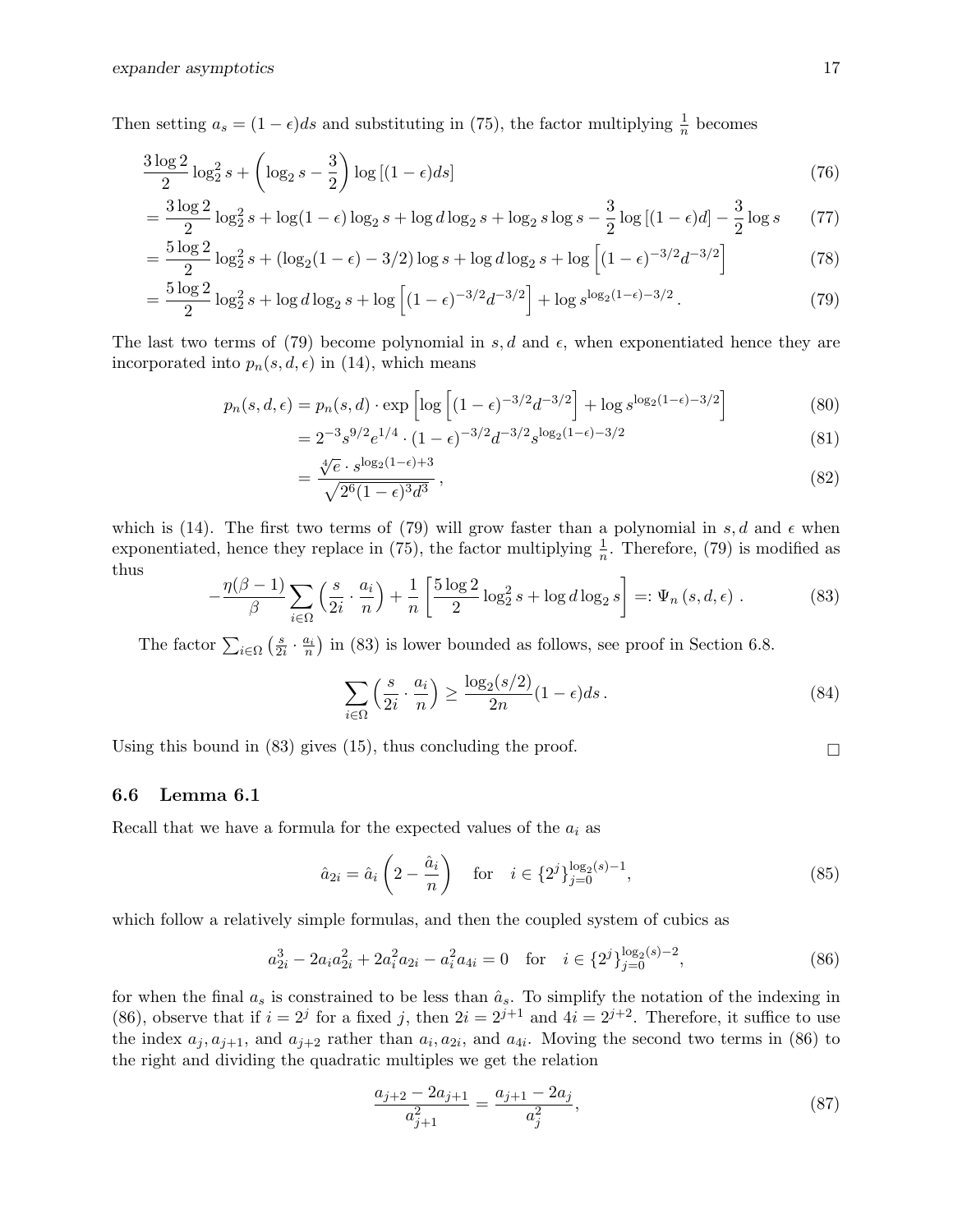which is the same expression on the right and left, but with  $j$  increased by one on the left. This implies that the fraction is independent of  $j$ , so

$$
\frac{a_{j+1} - 2a_j}{a_j^2} = c, \quad \Rightarrow \quad a_{j+1} = a_j(2 + ca_j), \tag{88}
$$

for some constant c independent of j (though not necessarily of n). This is in fact the relation (85), if we set c to be equal to  $-1/n$ . One can then wonder what is the behavior of c if we fix the final  $a_s$ . Moreover, (88) is equivalent to

$$
ca_{j+1} + 1 = (ca_j + 1)^2, \tag{89}
$$

which inductively leads to

$$
ca_l + 1 = (ca_0 + 1)^{2^l}, \quad l > 0,
$$
\n(90)

so that one has a relation of the  $l^{th}$  stage in terms of the first stage. Note this does not require the  $a_s$  to be fixed, (90) is how one simply computes all  $a_l$  for  $l > 0$  once one has  $a_0$  and c. The point is that c to match the  $a_s$  one has to select c appropriately. So the way we calculate c is by knowing  $a_0$  and  $a_s$ , then solving (90) for  $l = s$ . Unfortunately there is not an easy way to solve for c in (90) so we need to do some asymptotic approximation. Let's assume that  $a_l$  is close to  $\hat{a}_l$ . So we do an asymptotic expansion in terms of the difference from  $\hat{a}_l$ .

To simplify things a bit lets insert  $a_0 = d$  (since  $a_0$  is  $a_1$  in our standard notation) and then we insert what we know for  $\hat{a}_l$ . For  $\hat{a}_l$  we have  $c = -n^{-1}$ , see (85). We then have from (90) that

$$
a_l = c^{-1}(cd+1)^{2^l} - c^{-1} \quad \text{and} \quad \hat{a}_l = -n(-d/n+1)^{2^l} + n. \tag{91}
$$

So if we write  $a_l = (1 - \varepsilon_n)\hat{a}_l$  and consider the case of  $\varepsilon_n \to 0$  as  $n \to 0$ . The point of this is that instead of working with  $\hat{a}_l$  we can now work in terms of  $\varepsilon_n$ . Setting  $a_l = (1 - \varepsilon_n)\hat{a}_l$  gives

$$
c^{-1}(cd+1)^{2^l} - c^{-1} = -n(1 - \varepsilon_n) \left[ (-d/n + 1)^{2^l} - 1 \right]. \tag{92}
$$

We now solve for c as a function of  $\varepsilon_n$  and d. As  $\varepsilon_n$  goes to zero we should have c converging to  $-n^{-1}$ .

Let  $\alpha n = 2^l$ , for  $0 < \alpha \leq 1$  and  $c = -\beta(\varepsilon_n, d)/n$ , then, dropping the argument of  $\beta(\cdot, \cdot)$ , (92) becomes

$$
\frac{n}{\beta} \left( 1 - \frac{\beta d}{n} \right)^{\alpha n} - \frac{n}{\beta} = n(1 - \varepsilon_n) \left( 1 - \frac{d}{n} \right)^{\alpha n} - n(1 - \epsilon).
$$
\n(93)

Multiplying through by  $\beta/n$  and performing a change of variables of  $k = \alpha n$ , (93) becomes

$$
\left(1 - \frac{\alpha \beta d}{k}\right)^k - 1 = \beta(1 - \varepsilon_n) \left(1 - \frac{\alpha d}{k}\right)^k - \beta(1 - \varepsilon_n). \tag{94}
$$

The left hand side of (94) simplifies to

$$
e^{-\alpha\beta d} - 1 - \frac{e^{-\alpha\beta d} \alpha^2 \beta^2 d^2}{2k} + \mathcal{O}(k^{-2}).
$$
\n(95)

The right hand side of (94) simplifies to

$$
\beta(1 - \varepsilon_n)e^{-\alpha d} - \beta(1 - \varepsilon_n) - \frac{\beta(1 - \varepsilon_n)e^{-\alpha d}\alpha^2 d^2}{2k} + \mathcal{O}(k^{-2}).
$$
\n(96)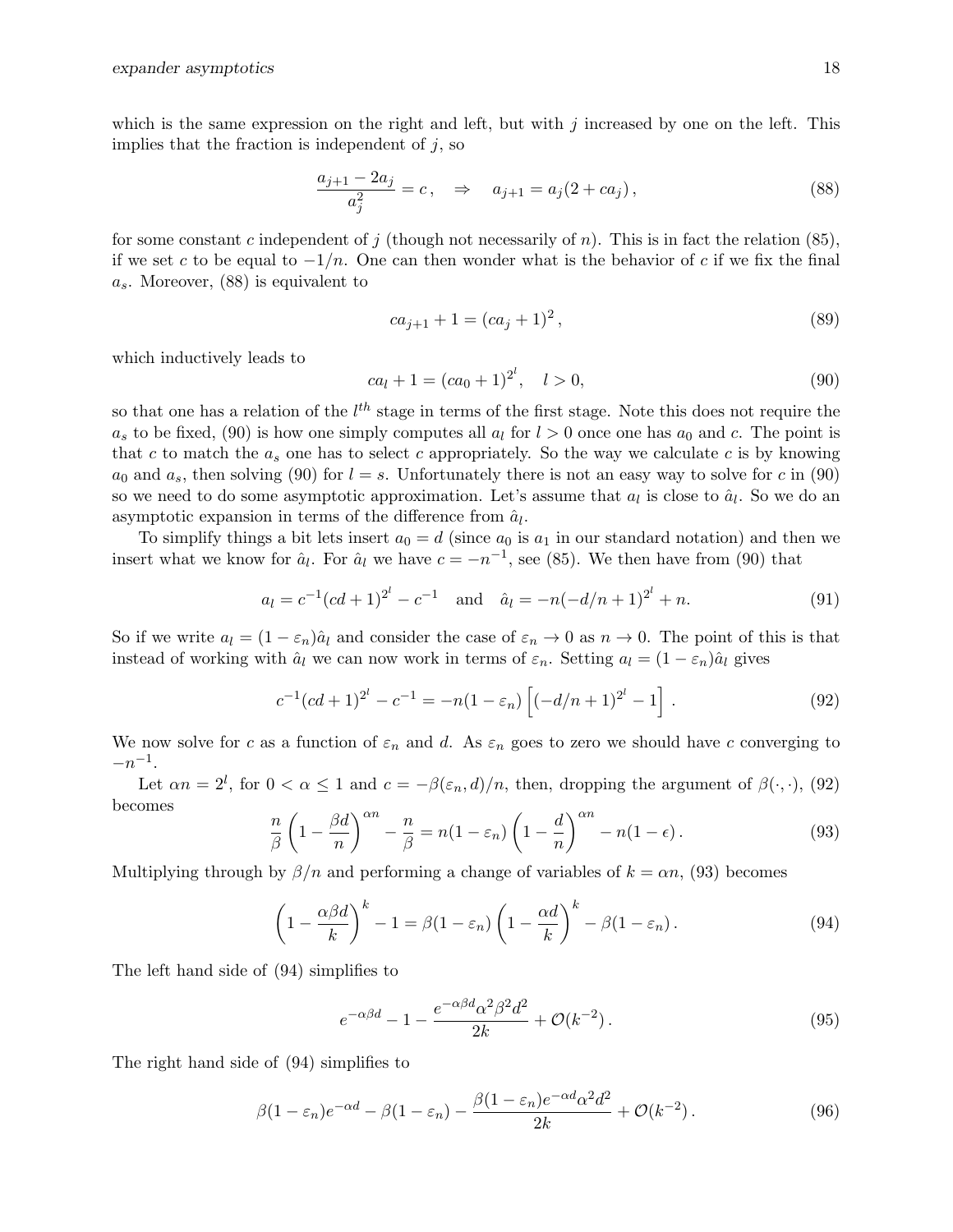Matching powers of k in (95) and (96) for  $k^0$  and  $k^{-1}$  yields the following.

$$
e^{-\alpha\beta d} - 1 = \beta(1 - \varepsilon_n)e^{-\alpha d} - \beta(1 - \varepsilon_n), \text{ and} \tag{97}
$$

$$
\alpha^2 \beta^2 d^2 e^{-\alpha \beta d} = \beta (1 - \varepsilon_n) \alpha^2 d^2 e^{-\alpha d}.
$$
\n(98)

Both of which respectively simplify to the following.

$$
e^{-\alpha\beta d} - 1 = \beta(1 - \varepsilon_n) \left( e^{-\alpha d} - 1 \right), \quad \text{and} \tag{99}
$$

$$
\beta e^{-\alpha \beta d} = (1 - \varepsilon_n) e^{-\alpha d}.
$$
\n(100)

Multiply (99) by  $\beta$  and subtract the two equations, (99) and (100), to get

$$
(1 - \varepsilon_n) \left( 1 - e^{-\alpha d} \right) \beta^2 - \beta + (1 - \varepsilon_n) e^{-\alpha d} = 0.
$$
 (101)

This yields

$$
\beta = \frac{1 \pm \sqrt{1 - 4(1 - \varepsilon_n)^2 (1 - e^{-\alpha d}) e^{-\alpha d}}}{2(1 - \varepsilon_n) (1 - e^{-\alpha d})}.
$$
\n(102)

To be consistent with what c ought to be as  $\varepsilon_n \to 0$ , we choose

$$
\beta(\varepsilon_n, d) = \frac{1 + \sqrt{1 - 4(1 - \varepsilon_n)^2 (1 - e^{-\alpha d}) e^{-\alpha d}}}{2(1 - \varepsilon_n) (1 - e^{-\alpha d})},
$$
\n(103)

as required – concluding the proof.  $\Box$ 

### 6.7 Proposition 6.2

We use Lemma 6.1 to express  $\psi_i$  in (72) as follows

$$
\psi_i = -n \left[ \mathcal{H}\left(\frac{a_i}{n}\right) - \mathcal{H}\left(\frac{a_i + ca_i^2}{n - a_i}\right) \right] + a_i \left[ \mathcal{H}\left(\frac{a_i + ca_i^2}{a_i}\right) - \mathcal{H}\left(\frac{a_i + ca_i^2}{n - a_i}\right) \right]
$$
(104)

$$
= -n\left[\mathcal{H}\left(\frac{a_i}{n}\right) - \mathcal{H}\left(\frac{a_i}{n}\cdot\frac{1+ca_i}{1-\frac{a_i}{n}}\right)\right] + a_i\left[\mathcal{H}\left(1+ca_i\right) - \mathcal{H}\left(\frac{a_i}{n}\cdot\frac{1+ca_i}{1-\frac{a_i}{n}}\right)\right].
$$
 (105)

Note that for regimes of small  $s/n$  considered

$$
-\frac{\beta}{n} = c \le -\frac{1}{n}, \quad \Rightarrow \quad ca_i \le -\frac{a_i}{n}, \quad \text{and} \quad 1 + ca_i \le 1 - \frac{a_i}{n}. \tag{106}
$$

We need the following expressions for the Shannon entropy and it's first and second derivatives

$$
\mathcal{H}(z) = -z \log z - (1-z) \log(1-z),\tag{107}
$$

$$
\mathcal{H}'(z) = \log\left(\frac{1-z}{z}\right), \quad \text{and} \tag{108}
$$

$$
\mathcal{H}''(z) = -\frac{1}{z(1-z)}\,. \tag{109}
$$

But also  $\mathcal{H}(z) = \mathcal{H}(1-z)$  due to the symmetry about  $z = 1/2$ . Similarly,  $\mathcal{H}''(z)$  is symmetric about  $z = 1/2$ ; while  $\mathcal{H}'(z)$  is anti-symmetric, i.e.  $\mathcal{H}'(z) = -\mathcal{H}'(1-z)$ . Using the symmetry of  $\mathcal{H}(z)$  we rewrite  $\psi_i$  in (105) as follows.

$$
\psi_i = -n \left[ \mathcal{H}\left(\frac{a_i}{n}\right) - \mathcal{H}\left(\frac{a_i}{n} \cdot \frac{1 + ca_i}{1 - \frac{a_i}{n}}\right) \right] + a_i \left[ \mathcal{H}\left(-ca_i\right) - \mathcal{H}\left(\frac{a_i}{n} \cdot \frac{1 + ca_i}{1 - \frac{a_i}{n}}\right) \right].
$$
 (110)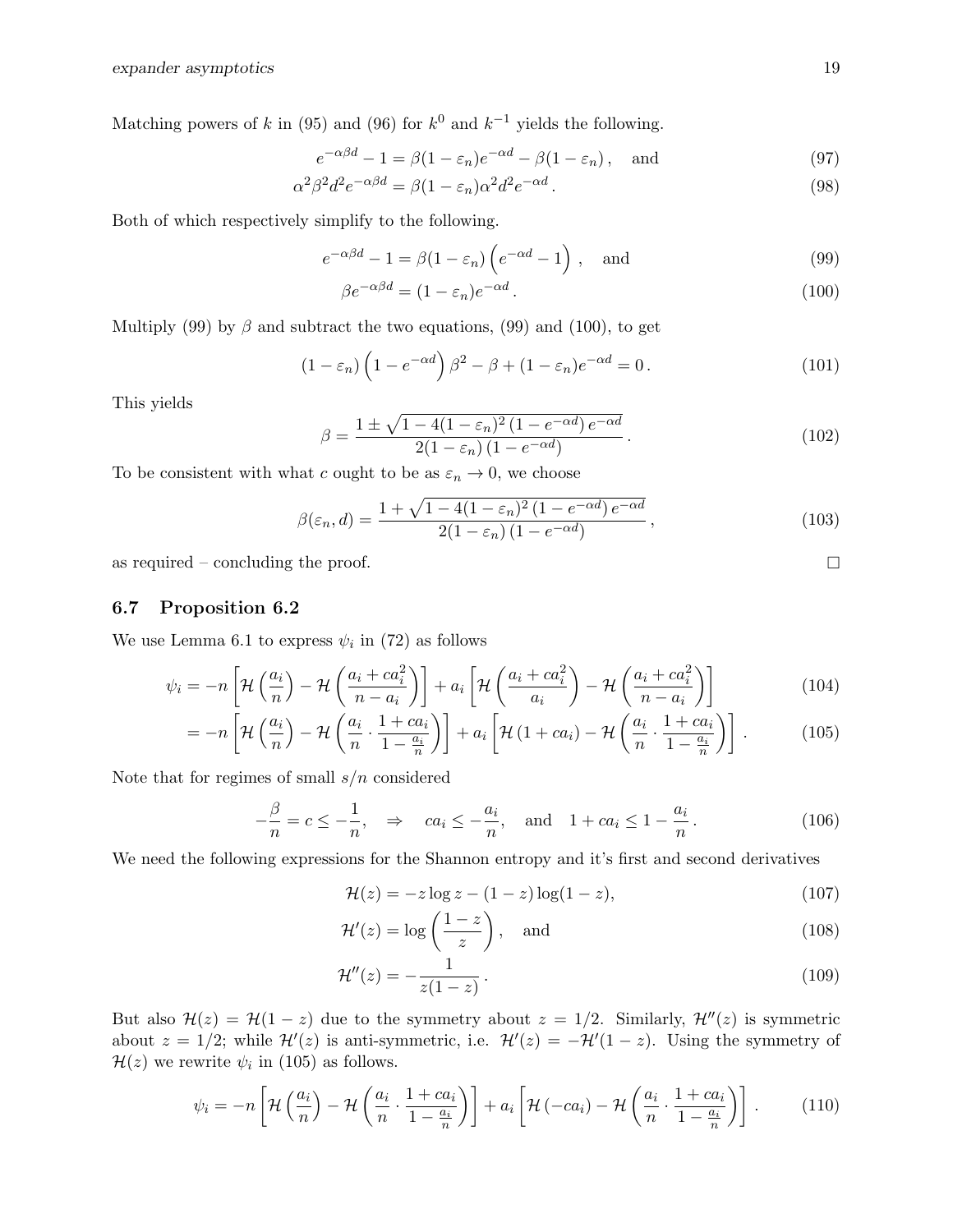From (106), we deduce the following ordering

$$
\frac{a_i}{n} \cdot \frac{1 + ca_i}{1 - \frac{a_i}{n}} \le \frac{a_i}{n} \le -ca_i \le 1/2. \tag{111}
$$

To simplify notation, let  $x_1 = \frac{a_i}{n} \cdot \frac{1+ca_i}{1-\frac{a_i}{n}}$  $\frac{1+ca_i}{1-\frac{a_i}{n}}, x_2 = \frac{a_i}{n}$ , and  $x_3 = -ca_i$ , which implies that  $x_1 \leq x_2 \leq$  $x_3 \leq 1/2$ . Therefore, from (110), we have

$$
\psi_{i} = -n\left[\mathcal{H}\left(x_{2}\right) - \mathcal{H}\left(x_{1}\right)\right] + a_{i}\left[\mathcal{H}\left(x_{3}\right) - \mathcal{H}\left(x_{1}\right)\right] \tag{112}
$$

$$
= -n [\mathcal{H}(x_2) - \mathcal{H}(x_1)] + a_i [\mathcal{H}(x_3) - \mathcal{H}(x_2) + \mathcal{H}(x_2) - \mathcal{H}(x_1)] \tag{113}
$$

$$
= -(n-ai)\left[\mathcal{H}\left(x_{2}\right) - \mathcal{H}\left(x_{1}\right)\right] + a_{i}\left[\mathcal{H}\left(x_{3}\right) - \mathcal{H}\left(x_{2}\right)\right]
$$
\n(114)

$$
\leq -(n-a_i)(x_2-x_1)\mathcal{H}'(x_2) + a_i(x_3-x_2)\mathcal{H}'(x_2) \tag{115}
$$

$$
= [a_i(x_3 - x_2) - (n - a_i)(x_2 - x_1)]\mathcal{H}'(x_2).
$$
\n(116)

Observe that the expression in the square brackets on the right hand side of (116) is zero, which implies that

$$
a_i(x_3 - x_2) = (n - a_i)(x_2 - x_1). \tag{117}
$$

This is very easy to check by substituting the values of  $x_1, x_2$ , and  $x_3$ . So instead of bound (115), we alternatively upper bound (114) as follows

$$
\psi_i \le -(n-a_i)(x_2-x_1)\mathcal{H}'(\xi_{21}) + a_i(x_3-x_2)\mathcal{H}'(\xi_{32}), \qquad (118)
$$

where  $\xi_{21} \in (x_1, x_2)$ , and  $\xi_{32} \in (x_2, x_3)$ , which implies

$$
\xi_{21} < \xi_{32}
$$
, and  $\mathcal{H}'(\xi_{21}) > \mathcal{H}'(\xi_{32})$ . (119)

Using relation (117), bound (118) simplifies to the following.

$$
\psi_i \le -a_i(x_3 - x_2)\mathcal{H}'(\xi_{21}) + a_i(x_3 - x_2)\mathcal{H}'(\xi_{32})
$$
\n(120)

$$
= -a_i(x_3 - x_2) [\mathcal{H}'(\xi_{21}) - \mathcal{H}'(\xi_{32})]
$$
\n(121)

$$
\leq -a_i(x_3 - x_2)(\xi_{21} - \xi_{32})\mathcal{H}''(\xi_{31}), \qquad (122)
$$

for  $\xi_{31} \in (x_1, x_3)$ . Since  $\xi_{21} < \xi_{32}$ , we rewrite bound (122) as follows.

$$
\psi_i \le a_i (x_3 - x_2) (\xi_{32} - \xi_{21}) \mathcal{H}'' (\xi_{31}) \tag{123}
$$

$$
\leq a_i \eta(x_3 - x_2) \mathcal{H}''(x_3) , \qquad (124)
$$

where  $\eta = \xi_{32} - \xi_{21} > 0$ , and the last bound is due to the fact that  $x_3 > \xi_{31}$ .

Going back to our normal notation, we rewrite bound  $(124)$  as follows.

$$
\psi_i \le a_i \eta \left( -ca_i - \frac{a_i}{n} \right) \mathcal{H}'' \left( -ca_i \right) \tag{125}
$$

$$
=a_i\eta \frac{a_i}{n}(\beta -1)\frac{-1}{\beta \frac{a_i}{n}\left(1-\beta \frac{a_i}{n}\right)}\tag{126}
$$

$$
= -\frac{a_i \eta(\beta - 1)}{\beta \left(1 - \beta \frac{a_i}{n}\right)},\tag{127}
$$

This concludes the proof.  $\hfill\Box$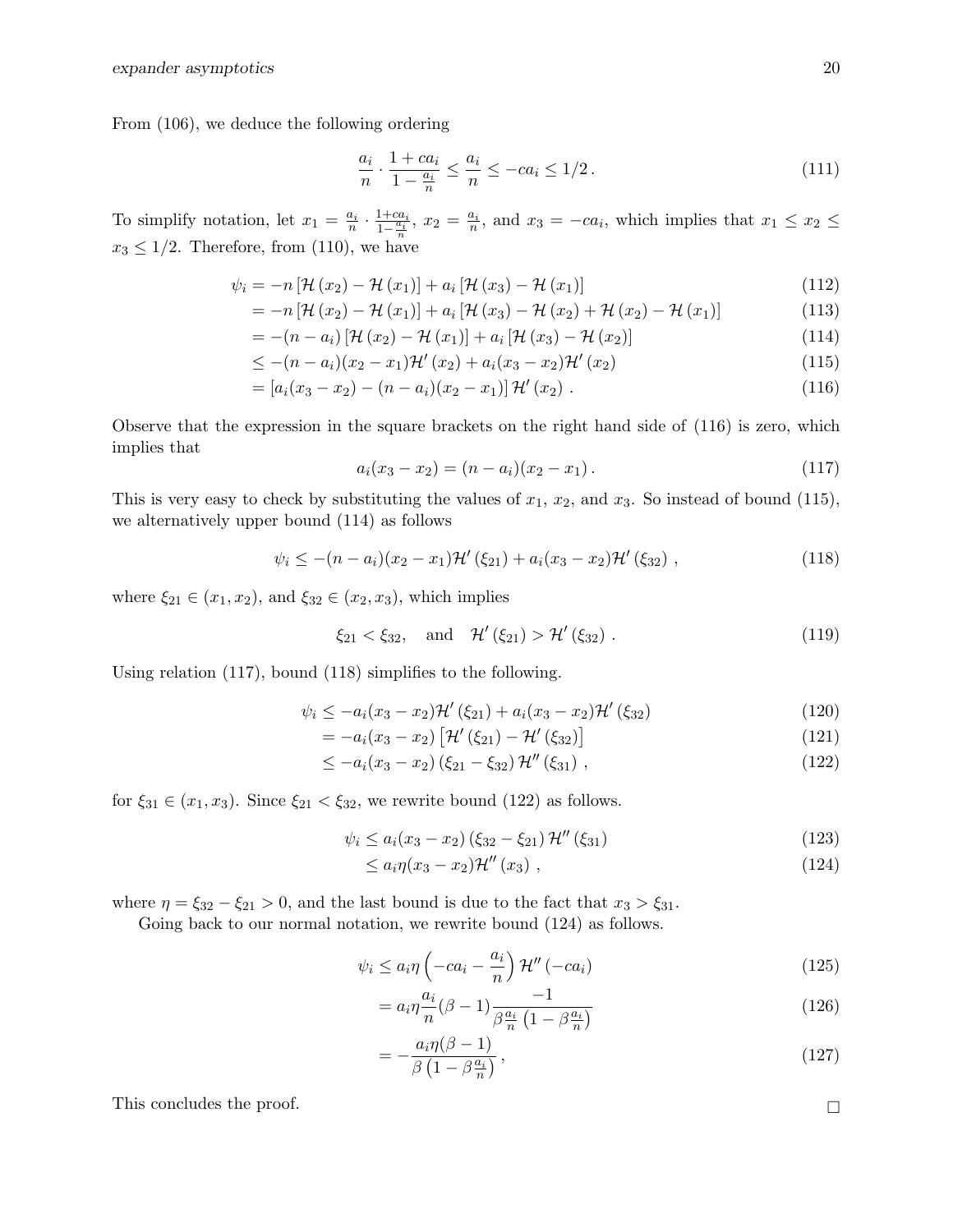#### 6.8 Inequality 84

The series bound (84) is derived as follows.

$$
\sum_{i \in \Omega} \left( \frac{s}{2i} \cdot \frac{a_i}{n} \right) = \left( \frac{s}{2} \cdot \frac{a_1}{n} \right) + \left( \frac{s}{4} \cdot \frac{a_2}{n} \right) + \dots + \left( \frac{s}{s} \cdot \frac{a_{s/2}}{n} \right)
$$
\n(128)

$$
\geq \left(\frac{s}{2n} \cdot \frac{(1-\epsilon)ds}{2^{\log_2 s}}\right) + \left(\frac{s}{4n} \cdot \frac{(1-\epsilon)ds}{2^{\log_2(s/2)}}\right) + \dots + \left(\frac{s}{sn} \cdot \frac{(1-\epsilon)ds}{2}\right) \tag{129}
$$

$$
= \left[ \left( \frac{s}{2n} \cdot \frac{1}{s} \right) + \left( \frac{s}{4n} \cdot \frac{2}{s} \right) + \dots + \left( \frac{s}{sn} \cdot \frac{1}{2} \right) \right] (1 - \epsilon) ds \tag{130}
$$

$$
= \left(\frac{1}{2n} + \frac{1}{2n} + \dots + \frac{1}{2n}\right)(1 - \epsilon)ds = \frac{\log_2(s/2)}{2n}(1 - \epsilon)ds.
$$
 (131)

That is the required bounds, hence concluding the proof.  $\Box$ 

# 7 Conclusion

We considered the construction of sparse matrices that are invaluable for dimensionality reduction with application in diverse fields. These sparse matrices are more efficient computationally compared to their dense counterparts also used for the purpose of dimensionality reduction. Our construction is probabilistic based on the dyadic splitting method we introduced in [4]. By better approximation of the bounds we achieve a novel result, which is a reduced complexity of the sparsity per column of these matrices. Precisely, a complexity that is a state-of-the-art divided by log s, where s is the intrinsic dimension of the problem.

Our approach is one of a few that gives quantitative sampling theorems for existence of such sparse matrices. Moreover, using the phase transition framework comparison, our construction is better than existing probabilistic constructions. We are also able to compare performance of combinatorial compressed sensing algorithms by comparing their phase transition curves. This is one perspective in algorithm comparison amongst a couple of others like runtime and iteration complexities.

Evidently, our results holds true for the construction of expander graphs, which is a graph theory problem and is of interest to communities in theoretical computer science and pure mathematics.

#### ACKNOWLEDGMENT

BB acknowledges the support from the funding by the German Federal Ministry of Education and Research (BMBF) for the German Research Chair at AIMS South Africa, funding for which is administered by Alexander von Humboldt Foundation (AvH). JT acknowledges support from The Alan Turing Institute under the EPSRC grant EP/N510129/1.

# 8 Appendix

## 8.1 Key relevant results from [4]

In order to make this manuscript self containing we include in this section key relevant lemmas, corollaries and definitions from [4].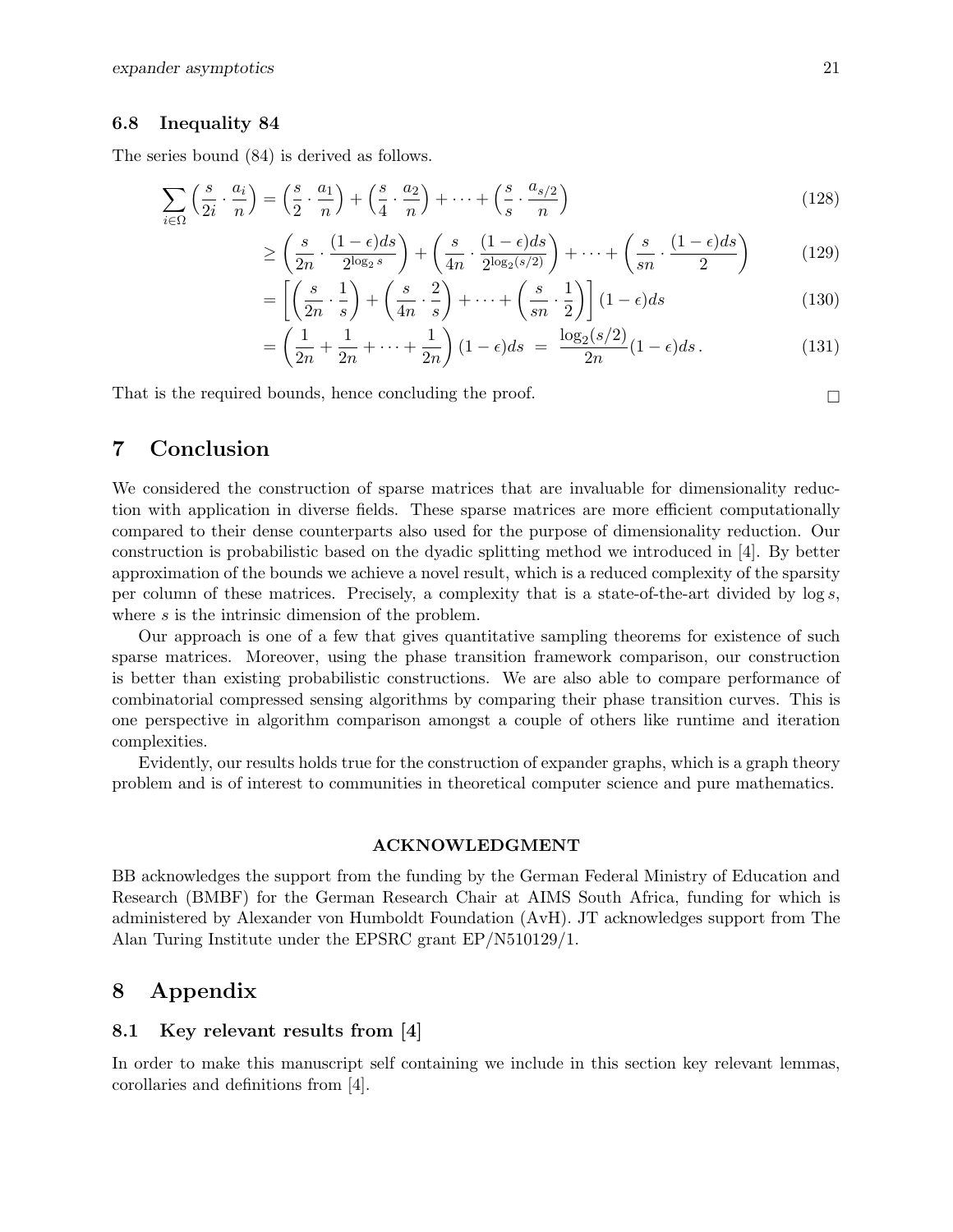**Lemma 8.1** (Lemma 2.5, [4]). Let S be an index set of cardinality s. For any level j of the dyadic splitting,  $j = 0, \ldots, \lceil \log_2 s \rceil - 1$ , the set S is decomposed into disjoint sets each having cardinality  $Q_j = \left[\frac{s}{2s}\right]$  $\frac{s}{2^j}$  or  $R_j = Q_j - 1$ . Let  $q_j$  sets have cardinality  $Q_j$  and  $r_j$  sets have cardinality  $R_j$ , then

$$
q_j = s - 2^j \cdot \left\lceil \frac{s}{2^j} \right\rceil + 2^j, \quad \text{and} \quad r_j = 2^j - q_j. \tag{132}
$$

**Lemma 8.2** (Lemma 2.3, [4]). Let B,  $B_1$ ,  $B_2 \subset [n]$  where  $|B_1| = b_1$ ,  $|B_2| = b_2$ ,  $B = B_1 \cup B_2$  and  $|B| = b$ . Also let  $B_1$  and  $B_2$  be drawn uniformly at random, independent of each other, and define  $P_n (b, b_1, b_2) := Prob(|B_1 \cap B_2| = b_1 + b_2 - b)$ , then

$$
P_n(b, b_1, b_2) = {b_1 \choose b_1 + b_2 - b} {n - b_1 \choose b - b_1} {n \choose b_2}^{-1}.
$$
 (133)

**Definition 8.1.**  $P_n(x, y, z)$  defined in (133) satisfies the upper bound

$$
P_n(x, y, z) \le \pi(x, y, z) \exp(\psi_n(x, y, z)) \tag{134}
$$

with bounds of  $\pi(x, y, z)$  given in Lemma 8.3.

**Lemma 8.3.** For  $\pi(x, y, z)$  and  $P_n(x, y, z)$  given by (134) and (133) respectively, if  $\{y, z\} < x <$  $y + z$ ,  $\pi(x, y, z)$  is given by

$$
\left(\frac{5}{4}\right)^4 \left[\frac{yz(n-y)(n-z)}{2\pi n(y+z-x)(x-y)(x-z)(n-x)}\right]^{\frac{1}{2}},\tag{135}
$$

otherwise  $\pi(x, y, z)$  has the following cases.

$$
\left(\frac{5}{4}\right)^3 \left[\frac{y(n-z)}{n(y-z)}\right]^{\frac{1}{2}} \quad \text{if} \quad x=y>z; \tag{136}
$$

$$
\left(\frac{5}{4}\right)^3 \left[\frac{(n-y)(n-z)}{n(n-y-z)}\right]^{\frac{1}{2}} \quad \text{if} \quad x=y+z; \tag{137}
$$

$$
\left(\frac{5}{4}\right)^2 \left[\frac{2\pi z(n-z)}{n}\right]^{\frac{1}{2}} \quad \text{if} \quad x=y=z. \tag{138}
$$

Lemma 8.4. Define

$$
\psi_n(x, y, z) := y \cdot H\left(\frac{x - z}{y}\right) + (n - y) \cdot H\left(\frac{x - y}{n - y}\right) - n \cdot H\left(\frac{z}{n}\right),\tag{139}
$$

then for  $n > x > y$  we have that

$$
for y > z \quad \psi_n(x, y, y) \le \psi_n(x, y, z) \le \psi_n(x, z, z); \tag{140}
$$

for  $x > z \quad \psi_n(x, y, y) > \psi_n(z, y, y);$  (141)

$$
for 1/2 < \alpha \le 1 \quad \psi_n(x, y, y) < \psi_n(\alpha x, \alpha y, \alpha y). \tag{142}
$$

**Corollary 8.1.** If  $n > 2y$ , then  $\pi(y, y, y)$  is monotonically increasing in y.

The following bound, used in  $[4]$ , is deducible from an asymptotic series for the logarithms Stirling approximation of the factorial (!)

$$
\frac{16e^{N\mathcal{H}(p)}}{25\sqrt{2\pi p(1-p)N}} \le \binom{N}{pN} \le \frac{5e^{N\mathcal{H}(p)}}{4\sqrt{2\pi p(1-p)N}}.
$$
\n(143)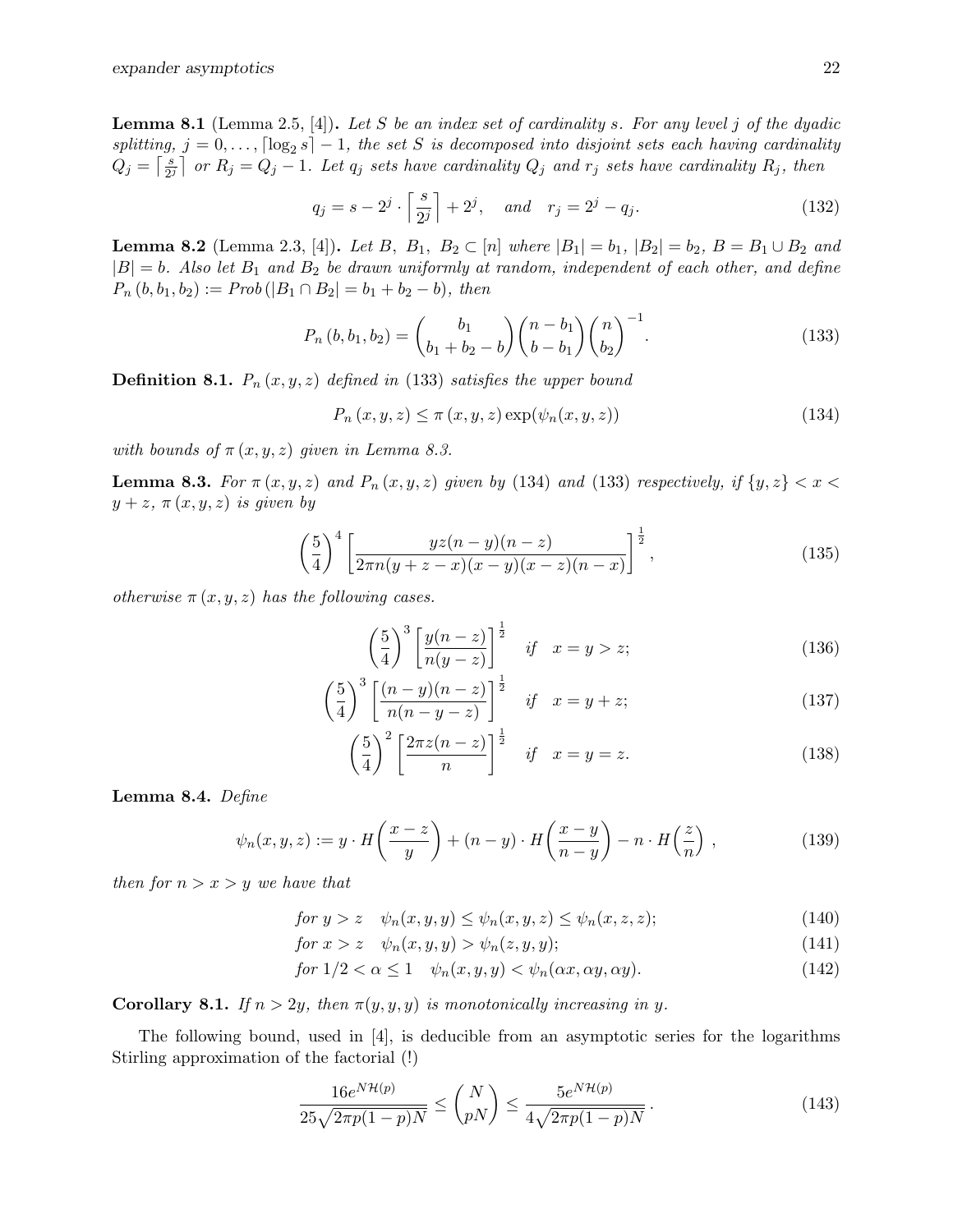## 8.2 Derivation of Inequalities

#### 8.2.1 Inequality 64

By Lemma 8.1, the left hand side (LHS) of (64) is equal to the following.

$$
q_0 (q_1 r_1) \cdot (q_2 r_2) \cdot (q_3 r_3) \cdots (q_{\lceil \log_2 s \rceil - 2} r_{\lceil \log_2 s \rceil - 2}) = \left(s - \left\lceil \frac{s}{1} \right\rceil + 1\right) \cdot \left(s - 2 \cdot \left\lceil \frac{s}{2} \right\rceil + 2\right)
$$

$$
\times \left(2 - \left(s - 2 \cdot \left\lceil \frac{s}{2} \right\rceil + 2\right)\right) \times \cdots \times \left(s - 2^{\lceil \log_2 s \rceil - 2} \cdot \left\lceil \frac{s}{2^{\lceil \log_2 s \rceil - 2}} \right\rceil + 2^{\lceil \log_2 s \rceil - 2}\right)
$$

$$
\times \left(2^{\lceil \log_2 s \rceil - 2} - \left(s - 2^{\lceil \log_2 s \rceil - 2} \cdot \left\lceil \frac{s}{2^{\lceil \log_2 s \rceil - 2}} \right\rceil + 2^{\lceil \log_2 s \rceil - 2}\right)\right). \tag{144}
$$

We simplify (144) to get the following.

$$
1 \cdot \left(s-2\cdot \left\lceil \frac{s}{2} \right\rceil + 2\right) \cdot \left(2\cdot \left\lceil \frac{s}{2} \right\rceil - s\right) \cdot \left(s-2^2\cdot \left\lceil \frac{s}{2^2} \right\rceil + 2^2\right) \cdot \left(2^2\cdot \left\lceil \frac{s}{2^2} \right\rceil - s\right) \times \cdots \times \left(s-2^{\lceil \log_2 s \rceil - 2} \cdot \left\lceil \frac{s}{2^{\lceil \log_2 s \rceil - 2}} \right\rceil + 2^{\lceil \log_2 s \rceil - 2}\right) \cdot \left(2^{\lceil \log_2 s \rceil - 2} \cdot \left\lceil \frac{s}{2^{\lceil \log_2 s \rceil - 2}} \right\rceil - s\right) \,. \tag{145}
$$

We upper bound  $-[z]$  by  $-z$  and  $[z]$  by  $z + 1$  to upper bound (145) as follows.

$$
\left(s-2\cdot\frac{s}{2}+2\right)\cdot\left(2\left(\frac{s}{2}+1\right)-s\right)\cdot\left(s-4\cdot\frac{s}{4}+2\right)\cdot\left(4\left(\frac{s}{4}+1\right)-s\right)\times
$$

$$
\cdots\times\left(s-2^{\lceil\log_2 s\rceil-2}\cdot\frac{s}{2^{\lceil\log_2 s\rceil-2}}+2^{\lceil\log_2 s\rceil-2}\right)\cdot\left(2^{\lceil\log_2 s\rceil-2}\cdot\frac{s}{2^{\lceil\log_2 s\rceil-2}}-s\right). (146)
$$

The bound (146) is then simplified to the following.

$$
(2 \cdot 2) \cdot (4 \cdot 4) \cdot (8 \cdot 8) \times \dots \times \left(2^{\lceil \log_2 s \rceil - 2} \cdot 2^{\lceil \log_2 s \rceil - 2}\right) = 2^2 \cdot 4^2 \cdot 8^2 \times \dots \times 2^{2\lceil \log_2 s \rceil - 4} \tag{147}
$$

$$
=41 \cdot 42 \cdot 43 \cdots \times 4^{\lceil \log_2 s \rceil -2}
$$
 (148)

$$
\leq 4^{\left(\sum_{i=1}^{\log_2 s - 1} i\right)}\tag{149}
$$

$$
=4^{\frac{1}{2}(\log_2 s - 1)\cdot \log_2 s} = 2^{(\log_2 s - 1)\cdot \log_2 s}.
$$
 (150)

In (149) we upper bound  $\lceil \log_2 s \rceil$  by  $\log_2 s + 1$ ; while in the LHS of (150) we computed the summation of a finite arithmetic series. After some algebraic manipulations of logarithms we end up with the RHS of (150), which simplifies to (64).

#### 8.2.2 Inequality 65

Again by Lemma 8.1, the left hand side (LHS) of (65), i.e.  $(a_{Q_0}a_{Q_1}a_{R_1}a_{Q_2}a_{R_2}a_{Q_3}a_{R_3}\cdots a_3a_2)^{1/2}$ is equal to the following.

$$
\left(a_{\lceil \frac{s}{2^0} \rceil} a_{\lceil \frac{s}{2^1} \rceil} a_{\lceil \frac{s}{2^1} \rceil - 1} a_{\lceil \frac{s}{2^2} \rceil} a_{\lceil \frac{s}{2^2} \rceil - 1} a_{\lceil \frac{s}{2^3} \rceil} a_{\lceil \frac{s}{2^3} \rceil - 1} \times \cdots \times a_{\lceil \frac{s}{2^{\lceil \log_2 s \rceil - 2}} \rceil} a_{\lceil \frac{s}{2^{\lceil \log_2 s \rceil - 2}} \rceil - 1} \right)^{1/2}.
$$
 (151)

Given the monotonicity of  $a_{(.)}$  in terms of its subscripts, which indicate cardinalities of sets. Due to the nestedness of the sets due to the dyadic splitting, we upper bound  $a_{\lceil \frac{s}{2^j}\rceil-1}$  by  $a_{\frac{s}{2^j}}$ , and  $a_{\lceil \frac{s}{2^j} \rceil}$  by  $a_{\frac{s}{2^j}+1}$ , resulting in the following upper bound for (151).

$$
\left[a_s a_{\left(\frac{s}{2}+1\right)} a_{\frac{s}{2}} a_{\left(\frac{s}{4}+1\right)} a_{\frac{s}{4}} a_{\left(\frac{s}{8}+1\right)} a_{\frac{s}{8}} \times \cdots \times a_{\left(\frac{s}{2^{\lceil \log_2 s \rceil - 2}} + 1\right)} a_{\frac{s}{2^{\lceil \log_2 s \rceil - 2}}}\right]^{1/2} \tag{152}
$$

$$
\leq \left[ a_s a_{\left(\frac{s}{2}+1\right)} a_{\frac{s}{2}} a_{\left(\frac{s}{4}+1\right)} a_{\frac{s}{4}} a_{\left(\frac{s}{8}+1\right)} a_{\frac{s}{8}} \times \cdots \times a_{\left(\frac{s}{2^{\log_2 s - 2}}+1\right)} a_{\frac{s}{2^{\log_2 s - 2}}}\right]^{1/2} . \tag{153}
$$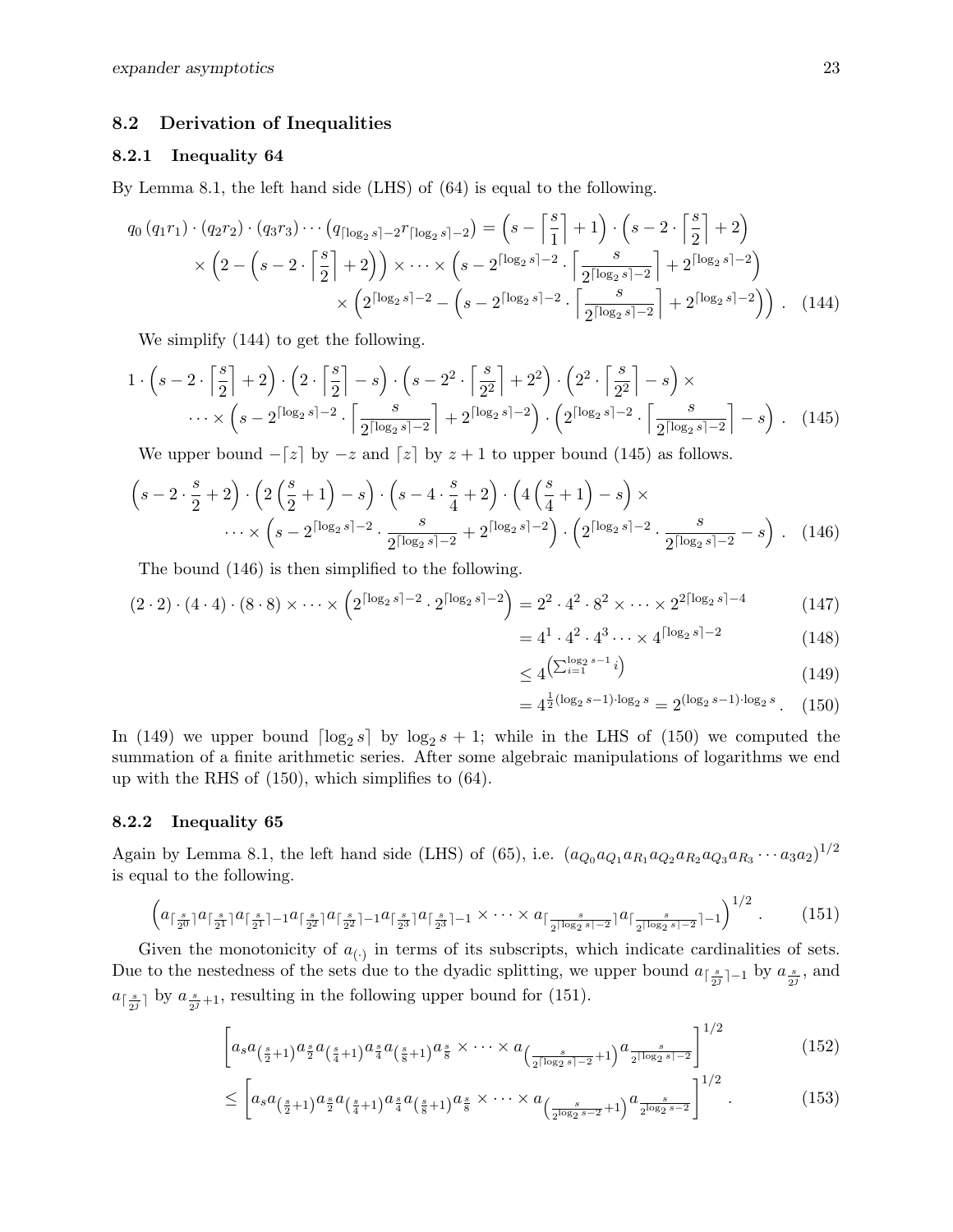In (153) we used the fact that  $2^{\log_2 s - 2}$  is a lower bound to  $2^{\lceil \log_2 s \rceil - 2}$ . We fix  $a_s = (1 - \epsilon)ds =: cs$ and we require expansion to hold for all  $|S| \leq s$ , i.e.  $a_{s'} = cs'$  for all  $s' \leq s$ . Thus we can re-write (153) as follows.

$$
\left[a_s\left(\frac{cs}{2}+c\right)\frac{cs}{2}\left(\frac{cs}{4}+c\right)\frac{cs}{4}\left(\frac{cs}{8}+c\right)\frac{cs}{8}\right] \times \cdots \times \left(\frac{cs}{2^{\log_2 s-2}}+c\right)\frac{cs}{2^{\log_2 s-2}}\right]^{1/2} \tag{154}
$$

$$
= \left[ a_s \left( \frac{a_s}{2} + c \right) \frac{a_s}{2} \left( \frac{a_s}{4} + c \right) \frac{a_s}{4} \left( \frac{a_s}{8} + c \right) \frac{a_s}{8} \times \dots \times \left( \frac{a_s}{2^{\log_2 s - 2}} + c \right) \frac{a_s}{2^{\log_2 s - 2}} \right]^{1/2} . \tag{155}
$$

In (155) we substitute  $a_s$  for cs. Next we factor  $a_s$  out in all the brackets to have the following.

$$
\left[a_s a_s \left(\frac{1}{2} + \frac{c}{a_s}\right) a_s \left(\frac{1}{2}\right) a_s \left(\frac{1}{4} + \frac{c}{a_s}\right) a_s \left(\frac{1}{4}\right) a_s \left(\frac{1}{8} + \frac{c}{a_s}\right) a_s \left(\frac{1}{8}\right) \times \cdots \times a_s \left(\frac{1}{2^{\log_2 s - 2}} + \frac{c}{a_s}\right) a_s \left(\frac{1}{2^{\log_2 s - 2}}\right)\right]^{1/2} . \quad (156)
$$

In total we have twice  $(\log_2 s - 2)$  plus 1 factors of  $a_s$ . We use this and the fact that  $c/a_s = 1/s$ to simplify (156) to (157), which further simplifies to (158) by rearranging the terms in (157).

$$
\left[ (a_s)^{2\log_2 s - 3} \left( \frac{1}{2} + \frac{1}{s} \right) \left( \frac{1}{2} \right) \left( \frac{1}{4} + \frac{1}{s} \right) \left( \frac{1}{4} \right) \left( \frac{1}{8} + \frac{1}{s} \right) \left( \frac{1}{8} \right) \times \cdots \times \left( \frac{1}{2^{\log_2 s - 2}} + \frac{1}{s} \right) \left( \frac{1}{2^{\log_2 s - 2}} \right) \right]^{1/2} . \tag{157}
$$

$$
\left[ (a_s)^{2\log_2 s - 3} \left( \frac{1}{2} \cdot \frac{1}{2^2} \cdot \frac{1}{2^3} \cdots \frac{1}{2^{\log_2 s - 2}} \right) \times \cdots \times \left( \frac{1}{2} + \frac{1}{s} \right) \left( \frac{1}{2^2} + \frac{1}{s} \right) \left( \frac{1}{2^3} + \frac{1}{s} \right) \cdots \left( \frac{1}{2^{\log_2 s - 2}} + \frac{1}{s} \right) \right]^{1/2} . \tag{158}
$$

We focus on bounding the second line of (158), ignoring the square-root for the moment, that is  $\left(\frac{1}{2} + \frac{1}{s}\right)$  $\frac{1}{s}$ )  $\left(\frac{1}{2^2} + \frac{1}{s}\right)$  $\frac{1}{s}$ )  $\left(\frac{1}{2^3} + \frac{1}{s}\right)$  $\frac{1}{s})\times\dots\times\left(\frac{1}{2^{\log_2 2}}\right)$  $\frac{1}{2^{\log_2 s - 2}} + \frac{1}{s}$  $\frac{1}{s}$ . This equals

$$
\exp\left(\log\left[\left(\frac{1}{2}+\frac{1}{s}\right)\left(\frac{1}{2^2}+\frac{1}{s}\right)\left(\frac{1}{2^3}+\frac{1}{s}\right)\cdots\left(\frac{1}{2^{\log_2 s-2}}+\frac{1}{s}\right)\right]\right) \tag{159}
$$

$$
= \exp\left(\log\left[\frac{1}{2}\left(1+\frac{2}{s}\right)\right] + \log\left[\frac{1}{2^2}\left(1+\frac{2^2}{s}\right)\right] + \dots + \log\left[\frac{1}{2^{\log_2 s - 2}}\left(1+\frac{2^{\log_2 s - 2}}{s}\right)\right]\right) \tag{160}
$$

$$
= \exp\left(\log\left[\frac{1}{2}\cdot\frac{1}{2^2}\cdot\frac{1}{2^3}\cdots\frac{1}{2^{\log_2 s - 2}}\right] + \log\left[\left(1 + \frac{2}{s}\right)\left(1 + \frac{2^2}{s}\right)\cdots\left(1 + \frac{2^{\log_2 s - 2}}{s}\right)\right]\right). \tag{161}
$$

From (159) to (161), we used simple algebra involving logarithms. Upper bounding  $log(1 + x)$  by x, since  $\log(1+x) \leq x$  for  $|x| < 1$ , we upper bounded the exponent involving the second log term to upper bound (161) by the following.

$$
\left(\frac{1}{2}\cdot\frac{1}{2^2}\cdot\frac{1}{2^3}\cdots\frac{1}{2^{\log_2 s - 2}}\right) \times \exp\left(\frac{2}{s} + \frac{2^2}{s} + \frac{2^3}{s} + \cdots + \frac{2^{\log_2 s - 2}}{s}\right) \tag{162}
$$

$$
= \left(\frac{1}{2} \cdot \frac{1}{2^2} \cdot \frac{1}{2^3} \cdots \frac{1}{2^{\log_2 s - 2}}\right) \times \exp\left[\frac{1}{s} \left(\frac{s}{2} - 2\right)\right] \le \left(\frac{1}{2} \cdot \frac{1}{2^2} \cdot \frac{1}{2^3} \cdots \frac{1}{2^{\log_2 s - 2}}\right) e^{\frac{1}{2}}.
$$
 (163)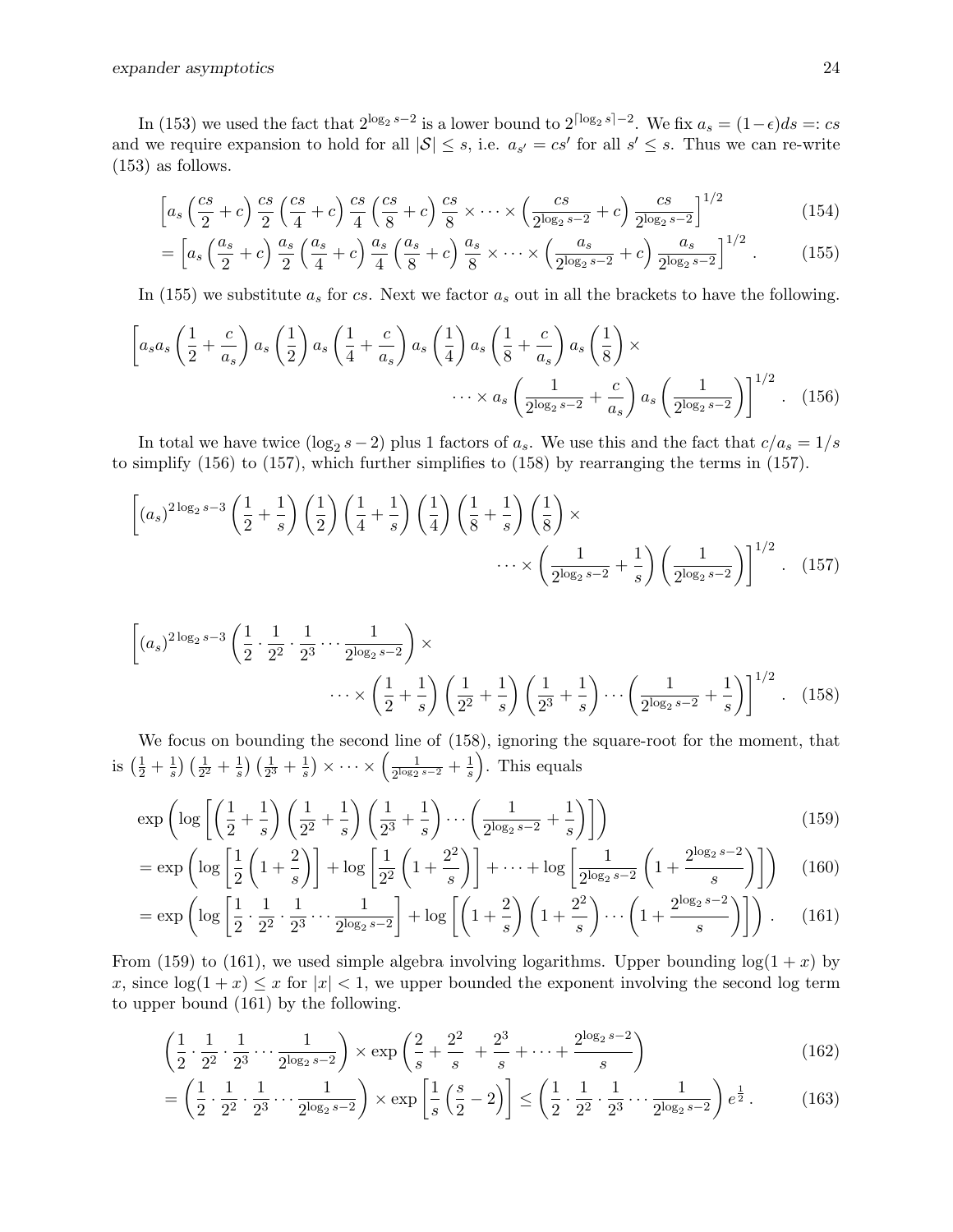The exponent of the exponential on the right of (162) is a geometric series and this simplifies to the LHS bound of (163). The RHS bound of (163) is due to upper bounding  $e^{1/2-2/s}$  by  $e^{1/2}$ . Using the bound in (163), we upper bound (158) by the following.

$$
\left[e^{\frac{1}{2}} \cdot (a_s)^{2\log_2 s - 3} \left(\frac{1}{2} \cdot \frac{1}{2^2} \cdot \frac{1}{2^3} \cdots \frac{1}{2^{\log_2 s - 2}}\right)^2\right]^{1/2} = e^{\frac{1}{4}} \cdot (a_s)^{\log_2 s - \frac{3}{2}} \cdot \left[2^{-(1+2+\cdots+(\log_2 s - 2))}\right] \tag{164}
$$

$$
= \frac{1}{2}e^{\frac{1}{4}} \cdot (a_s)^{\log_2 s - \frac{3}{2}} \cdot s^{\frac{1}{2}\log_2 s + \frac{3}{2}}, \qquad (165)
$$

which is the bound in (65), hence concluding the derivation as required.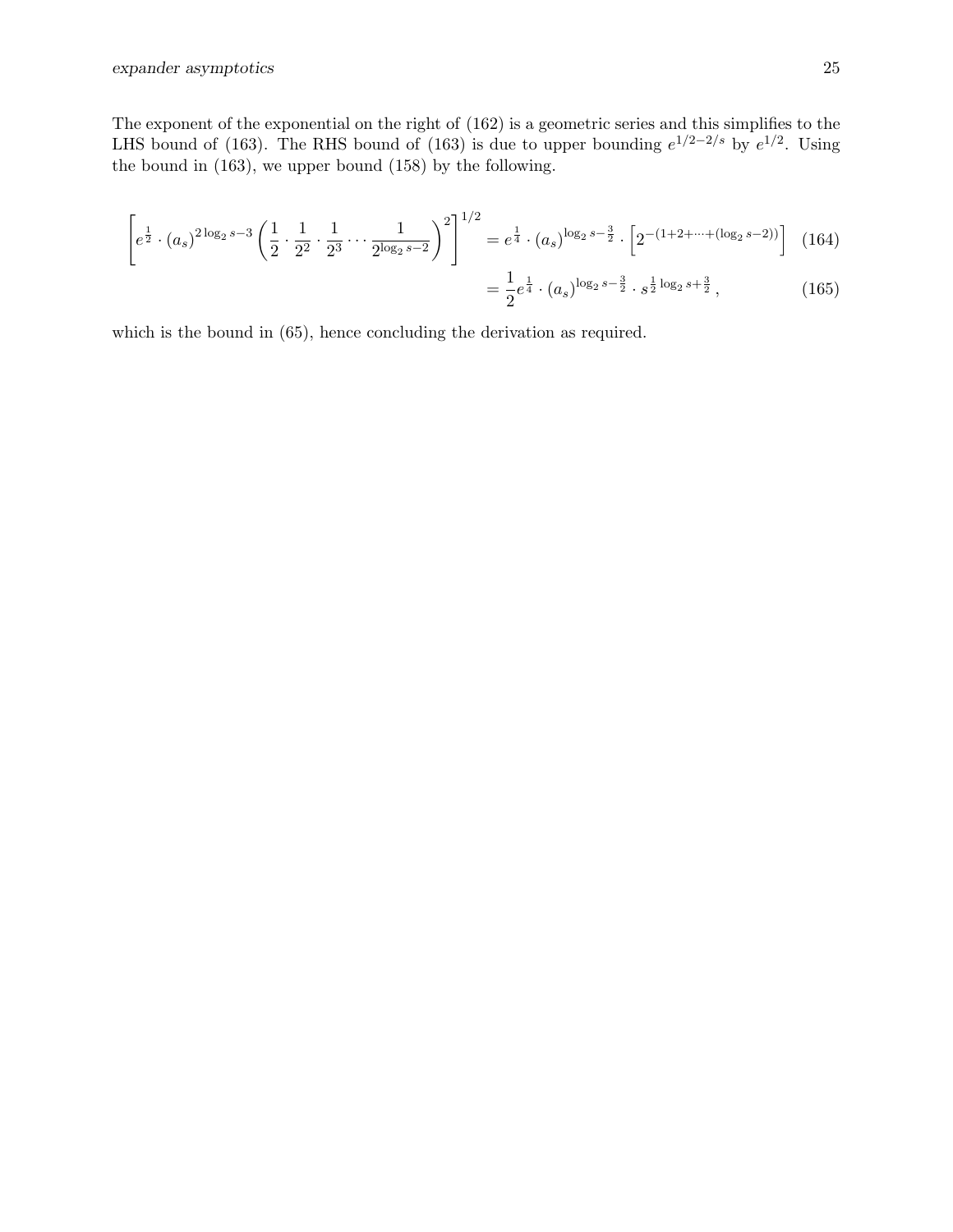# References

- [1] K.J. Ahn, S. Guha, and A. McGregor. Graph sketches: sparsification, spanners, and subgraphs. In Proceedings of the 31st symposium on Principles of Database Systems, pages 5–14. ACM, 2012.
- [2] Bubacarr Bah, Luca Baldassarre, and Volkan Cevher. Model-based sketching and recovery with expanders. In SODA, pages 1529–1543. SIAM, 2014.
- [3] Bubacarr Bah and Jared Tanner. Improved bounds on restricted isometry constants for gaussian matrices. SIAM Journal on Matrix Analysis and Applications, 31(5):2882–2898, 2010.
- [4] Bubacarr Bah and Jared Tanner. Vanishingly sparse matrices and expander graphs, with application to compressed sensing. IEEE transactions on information theory,  $59(11):7491-$ 7508, 2013.
- [5] L.A. Bassalygo and M.S. Pinsker. Complexity of an optimum nonblocking switching network without reconnections. Problemy Peredachi Informatsii, 9(1):84–87, 1973.
- [6] R. Berinde. Advances in sparse signal recovery methods. PhD thesis, Massachusetts Institute of Technology, 2009.
- [7] R. Berinde, A.C. Gilbert, P. Indyk, H. Karloff, and M.J. Strauss. Combining geometry and combinatorics: A unified approach to sparse signal recovery. In Communication, Control, and Computing, 2008 46th Annual Allerton Conference on, pages 798–805. IEEE, 2008.
- [8] R. Berinde and P. Indyk. Sequential sparse matching pursuit. In 47th Annual Allerton Conference onCommunication, Control, and Computing, pages 36–43. IEEE, 2009.
- [9] R. Berinde, P. Indyk, and M. Ruzic. Practical near-optimal sparse recovery in the  $\ell_1$ -norm. In 46th Annual Allerton Conference on Communication, Control, and Computing, pages 198–205. IEEE, 2008.
- [10] J.D. Blanchard, C. Cartis, and J. Tanner. Compressed sensing: How sharp is the restricted isometry property? SIAM Review, 53(1):105–125, 2011.
- [11] Harry Buhrman, Peter Bro Miltersen, Jaikumar Radhakrishnan, and Srinivasan Venkatesh. Are bitvectors optimal? SIAM Journal on Computing, 31(6):1723–1744, 2002.
- [12] Emmanuel J. Candès, Justin Romberg, and Terence Tao. Stable signal recovery from incomplete and inaccurate measurements. Communications on pure and applied mathematics, 59(8):1207–1223, 2006.
- [13] M. Capalbo, O. Reingold, S. Vadhan, and A. Wigderson. Randomness conductors and constant-degree lossless expanders. In Proceedings of the thirty-fourth annual ACM symposium on Theory of computing, pages 659–668. ACM, 2002.
- [14] Rui Castro, Mark Coates, Gang Liang, Robert Nowak, and Bin Yu. Network tomography: Recent developments. Statistical science, pages 499–517, 2004.
- [15] David L. Donoho. Compressed sensing. IEEE Trans. Inform. Theory, 52(4):1289–1306, 2006.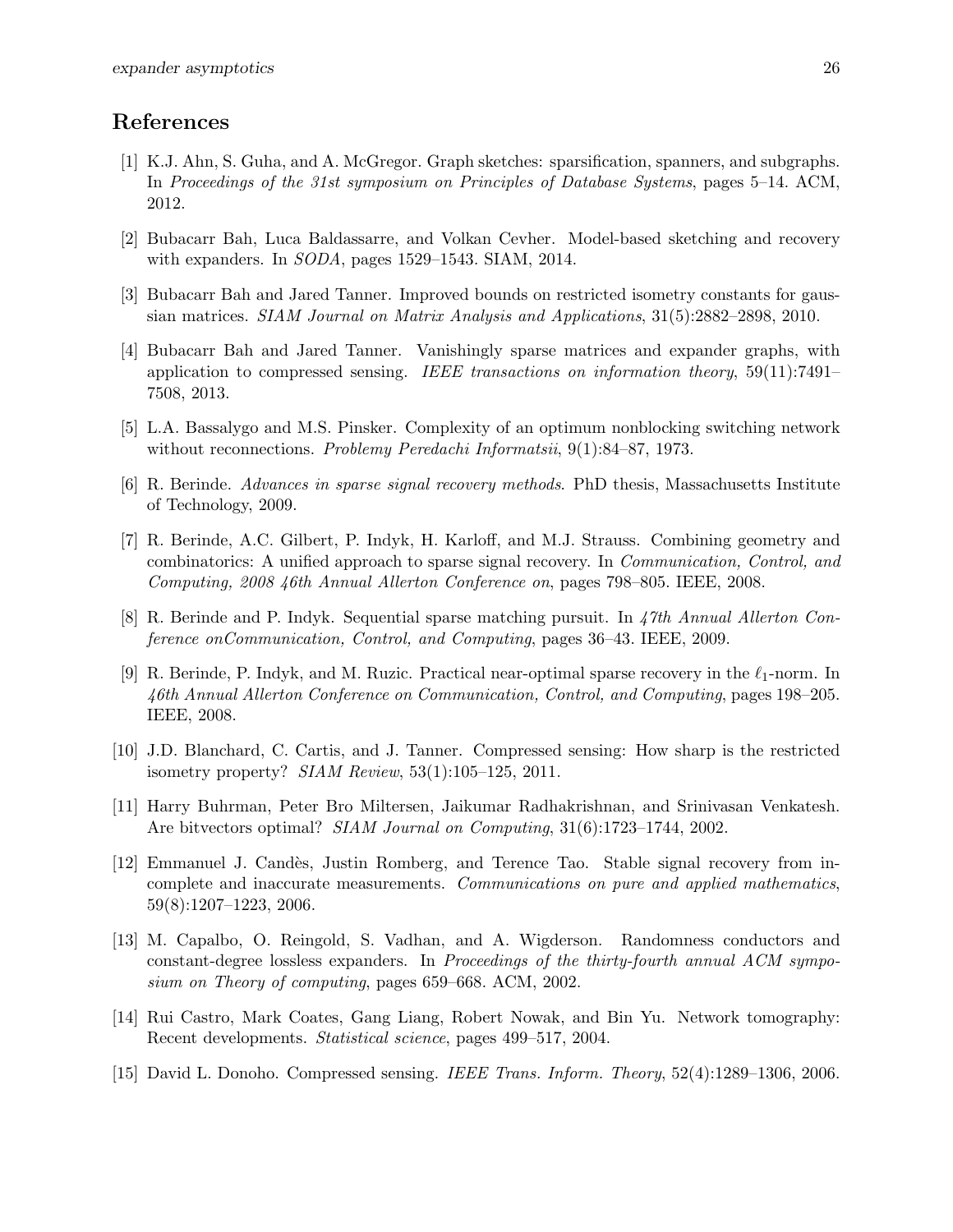- [16] David L Donoho, Iain M Johnstone, Jeffrey C Hoch, and Alan S Stern. Maximum entropy and the nearly black object. Journal of the Royal Statistical Society. Series B (Methodological), pages 41–81, 1992.
- [17] David L Donoho and Jared Tanner. Thresholds for the recovery of sparse solutions via  $l_1$ minimization. In Information Sciences and Systems, 2006 40th Annual Conference on, pages 202–206. IEEE, 2006.
- [18] Ding-Zhu Du and Frank K Hwang. Combinatorial group testing and its applications. World Scientific, 2000.
- [19] C. Dwork, F. McSherry, and K. Talwar. The price of privacy and the limits of lp decoding. In Proceedings of the thirty-ninth annual ACM symposium on Theory of computing, pages 85–94. ACM, 2007.
- [20] Simon Foucart and Holger Rauhut. A mathematical introduction to compressive sensing. Springer, 2013.
- [21] A.C. Gilbert and K. Levchenko. Compressing network graphs. In Proceedings of the LinkKDD workshop at the 10th ACM Conference on KDD, 2004.
- [22] Anna C Gilbert, Mark A Iwen, and Martin J Strauss. Group testing and sparse signal recovery. In Signals, Systems and Computers, 2008 42nd Asilomar Conference on, pages 1059–1063. IEEE, 2008.
- [23] V. Guruswami, C. Umans, and S. Vadhan. Unbalanced expanders and randomness extractors from parvaresh–vardy codes. Journal of the ACM (JACM), 56(4):20, 2009.
- [24] S. Hoory, N. Linial, and A. Wigderson. Expander graphs and their applications. Bulletin of the American Mathematical Society, 43(4):439–562, 2006.
- [25] P. Indyk. Sketching, streaming and sublinear-space algorithms. Graduate course notest, 2007.
- [26] P. Indyk and M. Ruzic. Near-optimal sparse recovery in the  $\ell_1$ -norm. In Foundations of Computer Science, 2008. FOCS'08. IEEE 49th Annual IEEE Symposium on, pages 199–207. IEEE, 2008.
- [27] Piotr Indyk and Ilya Razenshteyn. On model-based RIP-1 matrices. In International Colloquium on Automata, Languages, and Programming, pages 564–575. Springer, 2013.
- [28] S. Jafarpour, W. Xu, B. Hassibi, and R. Calderbank. Efficient and robust compressed sensing using optimized expander graphs. Information Theory, IEEE Transactions on, 55(9):4299– 4308, 2009.
- [29] Rodrigo Mendoza-Smith and Jared Tanner. Expander  $\ell_0$ -decoding. Applied and Computational Harmonic Analysis, 2017.
- [30] Rodrigo Mendoza-Smith, Jared Tanner, and Florian Wechsung. A robust parallel algorithm for combinatorial compressed sensing. arXiv preprint arXiv:1704.09012, 2017.
- [31] S. Muthukrishnan. Data streams: Algorithms and applications. Now Publishers Inc, 2005.
- [32] Yehuda Vardi. Network tomography: Estimating source-destination traffic intensities from link data. Journal of the American statistical association, 91(433):365–377, 1996.